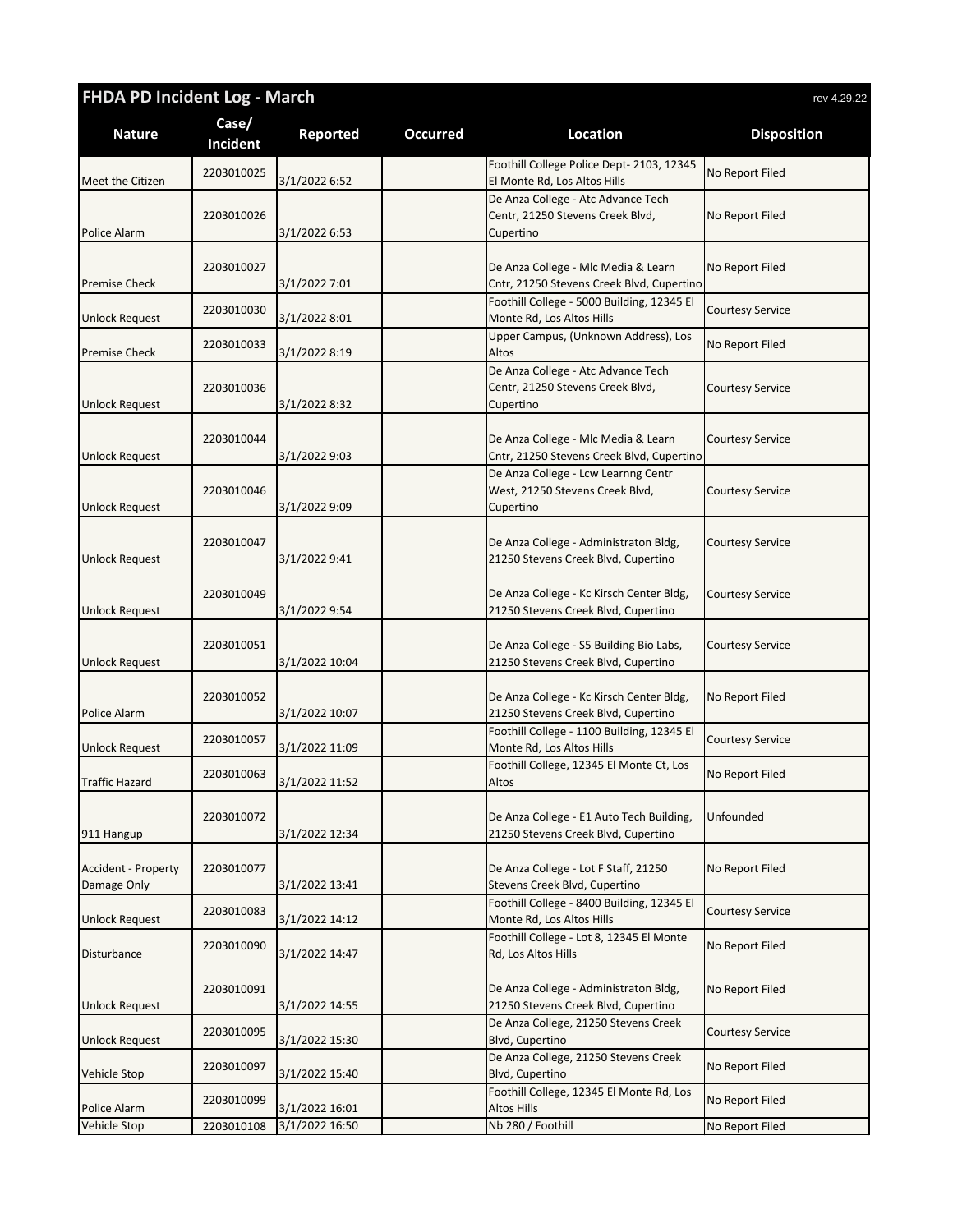|                                | 2203010112 |                |                  | Foothill College - 1100 Building, 12345 El                              | <b>Courtesy Service</b> |
|--------------------------------|------------|----------------|------------------|-------------------------------------------------------------------------|-------------------------|
| <b>Unlock Request</b>          |            | 3/1/2022 17:34 |                  | Monte Rd, Los Altos Hills                                               |                         |
|                                | 2203010118 |                |                  | Foothill College - Pe Quad Fhc, 12345 El<br>Monte Rd, Los Altos Hills   | No Report Filed         |
| <b>Premise Check</b>           |            | 3/1/2022 18:47 |                  |                                                                         |                         |
|                                | 2203020022 |                |                  | De Anza College - Administraton Bldg,                                   | No Report Filed         |
| <b>Premise Check</b>           |            | 3/2/2022 7:26  |                  | 21250 Stevens Creek Blvd, Cupertino                                     |                         |
|                                | 2203020038 |                |                  |                                                                         |                         |
|                                | FD22-0019  |                | 02/28/2022 09:28 | Foothill College, 12345 El Monte Rd, Los                                | <b>Report Filed</b>     |
| Forgery (F)                    |            | 3/2/2022 9:17  | 02/28/2022 09:28 | <b>Altos Hills</b>                                                      |                         |
|                                | 2203020056 |                |                  | De Anza College - Administraton Bldg,                                   | No Report Filed         |
| <b>Premise Check</b>           |            | 3/2/2022 11:08 |                  | 21250 Stevens Creek Blvd, Cupertino                                     |                         |
|                                |            |                |                  | De Anza College, 21250 Stevens Creek                                    |                         |
| <b>Beat Information</b>        | 2203020058 | 3/2/2022 11:11 |                  | Blvd, Cupertino                                                         | Courtesy Service        |
|                                | 2203020064 |                |                  | De Anza College, 21250 Stevens Creek                                    | <b>Task Completed</b>   |
| <b>Foot Patrol</b>             |            | 3/2/2022 12:01 |                  | Blvd, Cupertino<br>Foothill College - Lot 1 H, 12345 El Monte           |                         |
| Flag Down                      | 2203020067 | 3/2/2022 12:11 |                  | Rd, Los Altos Hills                                                     | <b>Courtesy Service</b> |
|                                |            |                |                  | Foothill College - 1200 Building, 12345 El                              |                         |
| <b>Unlock Request</b>          | 2203020069 | 3/2/2022 12:13 |                  | Monte Rd, Los Altos Hills                                               | Courtesy Service        |
|                                | 2203020079 |                |                  | Foothill College - 1200 Building, 12345 El                              | <b>Courtesy Service</b> |
| Lockup Request                 |            | 3/2/2022 14:01 |                  | Monte Rd, Los Altos Hills<br>Foothill College - 1500 Building, 12345 El |                         |
| No Cite                        | 2203020087 | 3/2/2022 15:22 |                  | Monte Rd, Los Altos Hills                                               | <b>Courtesy Service</b> |
|                                |            |                |                  |                                                                         |                         |
| <b>Premise Check</b>           | 2203020088 | 3/2/2022 15:25 |                  | De Anza, 21250 Stevens Crk, Cupertino                                   | No Report Filed         |
|                                | 2203020098 |                |                  | Foothill College - 1900 Admin Bldg, 12345                               | Courtesy Service        |
| No Cite                        |            | 3/2/2022 16:13 |                  | El Monte Rd, Los Altos Hills                                            |                         |
| <b>Premise Check</b>           | 2203020112 | 3/2/2022 18:18 |                  | Psec Quad Fhc 4600-4800, 12345 El<br>Monte Rd, Los Altos Hills          | <b>Task Completed</b>   |
| Petty theft - From             | 2203020116 |                |                  | Foothill College, 12345 El Monte Rd, Los                                |                         |
| motor vehicle (M)              | FD22-0020  | 3/2/2022 19:14 | Unknown Time     | Altos Hills                                                             | <b>Report Filed</b>     |
|                                | 2203030016 |                |                  | Foothill College Police Dept-2103, 12345                                | No Report Filed         |
| Meet the Citizen               |            | 3/3/2022 7:02  |                  | El Monte Rd, Los Altos Hills                                            |                         |
| <b>Unlock Request</b>          | 2203030018 | 3/3/2022 7:17  |                  | Foothill College, 12345 El Monte Rd, Los<br>Altos Hills                 | <b>Courtesy Service</b> |
|                                |            |                |                  |                                                                         |                         |
|                                | 2203030019 |                |                  | De Anza College - Rss Bldg Reg & Std Svs,                               | <b>Courtesy Service</b> |
| Unlock Request                 |            | 3/3/2022 7:31  |                  | 21250 Stevens Creek Blvd, Cupertino                                     |                         |
| <b>Unknown Type</b>            |            |                |                  | De Anza College - Atc Advance Tech                                      |                         |
| Incident - See<br>Narrative    | 2203030022 | 3/3/2022 7:58  |                  | Centr, 21250 Stevens Creek Blvd,<br>Cupertino                           | <b>Courtesy Service</b> |
| Unknown Type                   |            |                |                  |                                                                         |                         |
| Incident - See                 | 2203030026 |                |                  | Foothill College - 1900 Admin Bldg, 12345 Courtesy Service              |                         |
| Narrative                      |            | 3/3/2022 8:23  |                  | El Monte Rd, Los Altos Hills                                            |                         |
|                                | 2203030027 |                |                  | Foothill College - 5600 Building, 12345 El                              | <b>Courtesy Service</b> |
| <b>Unlock Request</b>          |            | 3/3/2022 8:24  |                  | Monte Rd, Los Altos Hills                                               |                         |
| Unknown Type<br>Incident - See | 2203030029 |                |                  | De Anza College, 21250 Stevens Creek                                    | No Report Filed         |
| Narrative                      |            | 3/3/2022 8:47  |                  | Blvd, Cupertino                                                         |                         |
|                                |            |                |                  | De Anza College - Atc Advance Tech                                      |                         |
|                                | 2203030033 |                |                  | Centr, 21250 Stevens Creek Blvd,                                        | Courtesy Service        |
| <b>Unlock Request</b>          |            | 3/3/2022 9:08  |                  | Cupertino                                                               |                         |
| Unknown Type                   |            |                |                  |                                                                         |                         |
| Incident - See<br>Narrative    | 2203030037 | 3/3/2022 9:41  |                  | De Anza College - Lot A, 21250 Stevens<br>Creek Blvd, Cupertino         | Courtesy Service        |
|                                |            |                |                  | Foothill College - 4600 Building, 12345 El                              |                         |
| <b>Unlock Request</b>          | 2203030040 | 3/3/2022 10:29 |                  | Monte Rd, Los Altos Hills                                               | Courtesy Service        |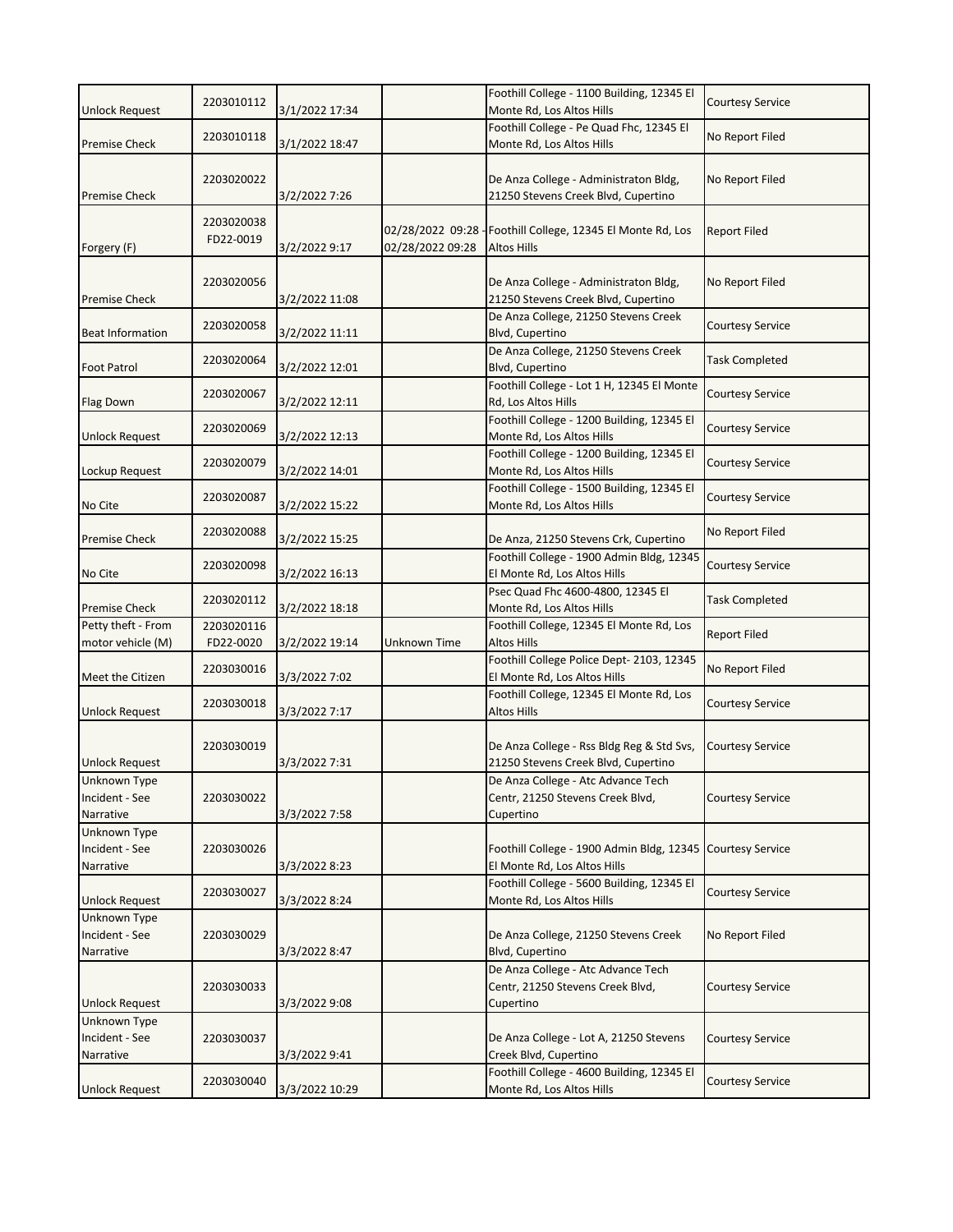| Unknown Type<br>Incident - See<br>Narrative | 2203030041 | 3/3/2022 10:36 | De Anza College, 21250 Stevens Creek<br>Blvd, Cupertino                             | No Report Filed                         |
|---------------------------------------------|------------|----------------|-------------------------------------------------------------------------------------|-----------------------------------------|
| <b>Suspicious Vehicle</b>                   | 2203030057 | 3/3/2022 12:16 | De Anza College - Plant Service Yard Dac,<br>21250 Stevens Creek Blvd, Cupertino    | No Report Filed                         |
| Meet the Citizen                            | 2203030068 | 3/3/2022 14:09 | Foothill College Police Dept- 2103, 12345<br>El Monte Rd, Los Altos Hills           | No Report Filed                         |
| Meet the Citizen                            | 2203030069 | 3/3/2022 14:20 | Foothill College - 5400 Building, 12345 El<br>Monte Rd, Los Altos Hills             | <b>Task Completed</b>                   |
| No Cite                                     | 2203030078 | 3/3/2022 15:44 | Foothill College - 6200 Building, 12345 El<br>Monte Rd, Los Altos Hills             | <b>Courtesy Service</b>                 |
| <b>Blue Light Hangup</b>                    | 2203030084 | 3/3/2022 16:27 | 21250 Stevens Creek Blvd, Cupertino                                                 | No Report Filed                         |
| Vehicle Stop                                | 2203030089 | 3/3/2022 16:58 | S De Anza Blvd/Rodrigues Ave, Cupertino                                             | Citation                                |
| Vehicle Stop                                | 2203030090 | 3/3/2022 17:19 | N/B280/MAGDELANA                                                                    | No Report Filed                         |
| Open Door                                   | 2203030114 | 3/3/2022 21:48 | De Anza College - E3 Building, 21250<br>Stevens Creek Blvd, Cupertino               | No Report Filed                         |
| Police Alarm                                | 2203040030 | 3/4/2022 5:10  | De Anza College - Kc Kirsch Center Bldg,<br>21250 Stevens Creek Blvd, Cupertino     | <b>Turned Over to Another</b><br>Agency |
| Vandalism                                   | 2203040034 | 3/4/2022 7:39  | Foothill College - 4800 Building, 12345 El<br>Monte Rd, Los Altos Hills             | <b>Report Filed</b>                     |
| <b>Telephone Call</b>                       | 2203040041 | 3/4/2022 8:22  | Foothill College, 12345 El Monte Rd, Los<br>Altos Hills                             | No Report Filed                         |
| Police Alarm                                | 2203040043 | 3/4/2022 8:24  | De Anza College - Atc Advance Tech<br>Centr, 21250 Stevens Creek Blvd,<br>Cupertino | No Report Filed                         |
| <b>Unlock Request</b>                       | 2203040051 | 3/4/2022 9:12  | Foothill College - 8400 Building, 12345 El<br>Monte Rd, Los Altos Hills             | <b>Courtesy Service</b>                 |
| Police Alarm                                | 2203040062 | 3/4/2022 10:45 | Foothill College - D120 Ets Bldg, 12345 El<br>Monte Rd, Los Altos Hills             | No Report Filed                         |
| <b>Traffic Control</b>                      | 2203040067 | 3/4/2022 11:20 | Sb 280/EL Monte                                                                     | X - Fill Unit                           |
| <b>Unlock Request</b>                       | 2203040072 | 3/4/2022 11:53 | De Anza College - Ecot East Cottage,<br>21250 Stevens Creek Blvd, Cupertino         | <b>Courtesy Service</b>                 |
| <b>Beat Information</b>                     | 2203040076 | 3/4/2022 12:16 | De Anza College, 21250 Stevens Creek<br>Blvd, Cupertino                             | No Report Filed                         |
| Police Alarm                                | 2203040077 | 3/4/2022 12:21 | De Anza College - Mlc Media & Learn<br>Cntr, 21250 Stevens Creek Blvd, Cupertino    | No Report Filed                         |
| <b>Unlock Request</b>                       | 2203040080 | 3/4/2022 12:41 | Foothill College - 1900 Admin Bldg, 12345<br>El Monte Rd, Los Altos Hills           | <b>Courtesy Service</b>                 |
| Police Alarm                                | 2203040091 | 3/4/2022 13:53 | Foothill College - 3500 Semans Library,<br>12345 El Monte Rd, Los Altos Hills       | Cancel                                  |
| <b>Police Alarm</b>                         | 2203040092 | 3/4/2022 13:55 | De Anza College - Lc Learning Center,<br>21250 Stevens Creek Blvd, Cupertino        | <b>Courtesy Service</b>                 |
| Accident - Unknown<br>Injuries              | 2203040095 | 3/4/2022 14:15 | 280 On Ramp, Los Altos Hills                                                        | No Report Filed                         |
| <b>Foot Patrol</b>                          | 2203040114 | 3/4/2022 16:01 | Foothill College, 12345 El Monte Rd, Los<br>Altos Hills                             | No Report Filed                         |
| <b>Premise Check</b>                        | 2203040118 | 3/4/2022 16:17 | De Anza, 21250 Stevens Crk, Cupertino                                               | No Report Filed                         |
| <b>Ticket Sign Off</b>                      | 2203040124 | 3/4/2022 16:44 | Foothill College - Footbridge, 12345 El<br>Monte Rd, Los Altos Hills                | <b>Courtesy Service</b>                 |
| <b>Foot Patrol</b>                          | 2203040134 | 3/4/2022 18:24 | De Anza, 21250 Stevens Crk, Cupertino                                               | No Report Filed                         |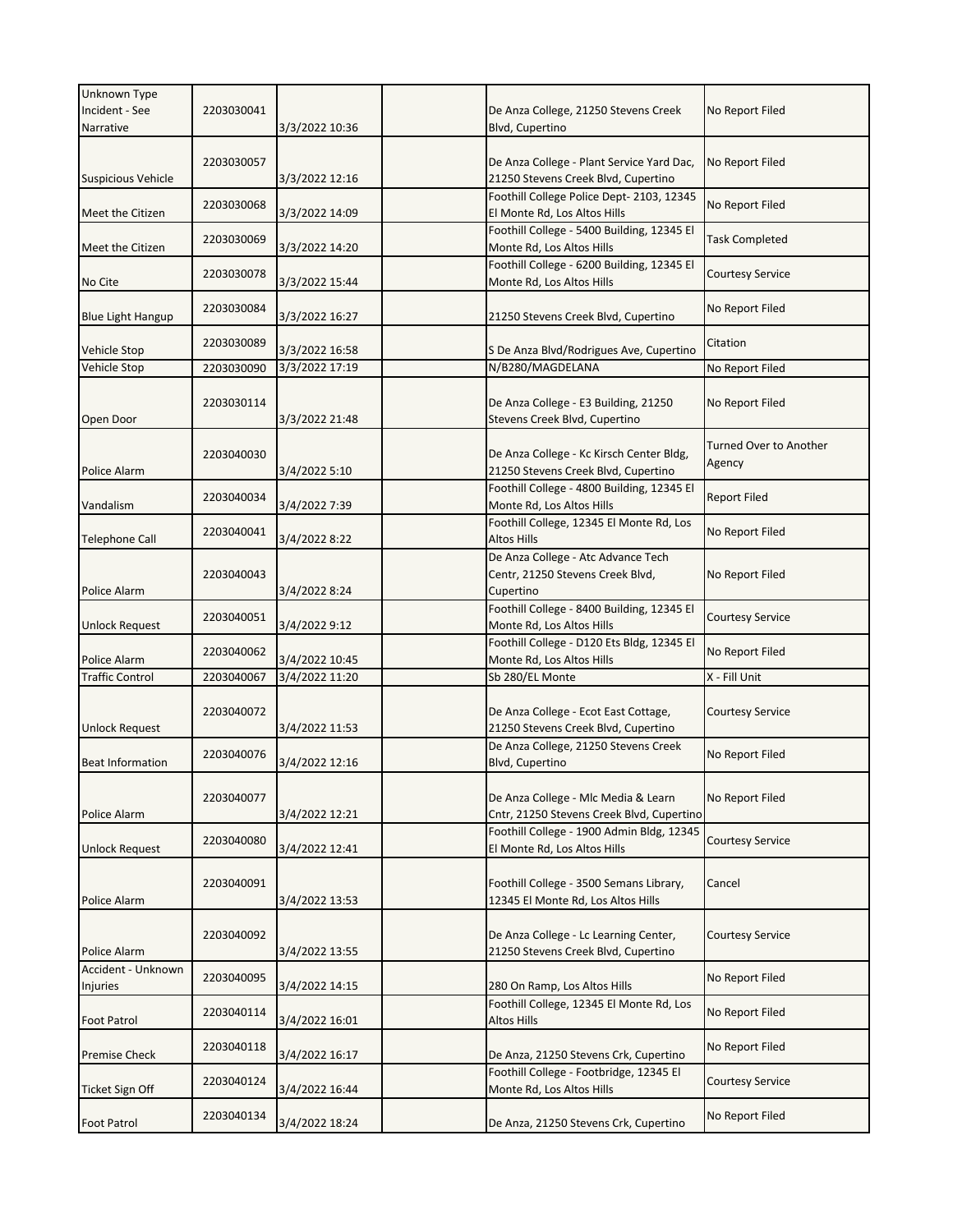| <b>Ticket Sign Off</b> | 2203040137 | 3/4/2022 18:34 | De Anza College - Lot A, 21250 Stevens<br>Creek Blvd, Cupertino                     | No Report Filed                         |
|------------------------|------------|----------------|-------------------------------------------------------------------------------------|-----------------------------------------|
| <b>Unlock Request</b>  | 2203040140 | 3/4/2022 18:56 | De Anza College - Pe 6 Locker Rooms,<br>21250 Stevens Creek Blvd, Cupertino         | No Report Filed                         |
| Fire Watch             | 2203050001 | 3/5/2022 0:00  | De Anza College - Campus Center Bldg,<br>21250 Stevens Creek Blvd, Cupertino        | No Report Filed                         |
| Police Alarm           | 2203050036 | 3/5/2022 9:10  | De Anza College - Atc Advance Tech<br>Centr, 21250 Stevens Creek Blvd,<br>Cupertino | No Report Filed                         |
| <b>Foot Patrol</b>     | 2203050056 | 3/5/2022 13:37 | Baseball Field, 21250 Stevens Creek Blvd,<br>Cupertino                              | <b>Task Completed</b>                   |
| Police Alarm           | 2203050057 | 3/5/2022 13:50 | D700 District Offices Fhda, Los Altos Hills                                         | No Report Filed                         |
| <b>Premise Check</b>   | 2203050094 | 3/5/2022 21:17 | Atc Dac, 21250 Stevens Creek Blvd,<br>Cupertino                                     | <b>Task Completed</b>                   |
| Police Alarm           | 2203060010 | 3/6/2022 2:48  | De Anza College - Lc Learning Center,<br>21250 Stevens Creek Blvd, Cupertino        | <b>Turned Over to Another</b><br>Agency |
| <b>Premise Check</b>   | 2203060026 | 3/6/2022 12:46 | De Anza College - Rss Bldg Reg & Std Svs,<br>21250 Stevens Creek Blvd, Cupertino    | No Report Filed                         |
| Foot Patrol            | 2203060061 | 3/6/2022 19:32 | Dac, 21250 Stevens Creek Blvd, Cupertino                                            | <b>Task Completed</b>                   |
| <b>Premise Check</b>   | 2203070031 | 3/7/2022 6:43  | De Anza College - Administraton Bldg,<br>21250 Stevens Creek Blvd, Cupertino        | No Report Filed                         |
| <b>Animal Call</b>     | 2203070032 | 3/7/2022 6:49  | De Anza College - Kc Kirsch Center Bldg,<br>21250 Stevens Creek Blvd, Cupertino     | No Report Filed                         |
| <b>Unlock Request</b>  | 2203070037 | 3/7/2022 8:08  | De Anza College - Mlc Media & Learn<br>Cntr, 21250 Stevens Creek Blvd, Cupertino    | <b>Courtesy Service</b>                 |
| Police Alarm           | 2203070038 | 3/7/2022 8:21  | De Anza College - Mlc Media & Learn<br>Cntr, 21250 Stevens Creek Blvd, Cupertino    | <b>Courtesy Service</b>                 |
| Police Alarm           | 2203070039 | 3/7/2022 8:26  | De Anza College - Mlc Media & Learn<br>Cntr, 21250 Stevens Creek Blvd, Cupertino    | No Report Filed                         |
| Meet the Citizen       | 2203070044 | 3/7/2022 9:41  | Foothill College Police Dept- 2103, 12345<br>El Monte Rd, Los Altos Hills           | No Report Filed                         |
| <b>Premise Check</b>   | 2203070056 | 3/7/2022 11:22 | De Anza College - Administraton Bldg,<br>21250 Stevens Creek Blvd, Cupertino        | No Report Filed                         |
| <b>Unlock Request</b>  | 2203070059 | 3/7/2022 11:36 | Foothill College - 1100 Building, 12345 El<br>Monte Rd, Los Altos Hills             | <b>Courtesy Service</b>                 |
| <b>Unlock Request</b>  | 2203070062 | 3/7/2022 12:06 | Foothill College - 5600 Building, 12345 El<br>Monte Rd, Los Altos Hills             | <b>Courtesy Service</b>                 |
| Open Door              | 2203070071 | 3/7/2022 13:21 | De Anza College - S3 Building, 21250<br>Stevens Creek Blvd, Cupertino               | No Report Filed                         |
| <b>Premise Check</b>   | 2203070078 | 3/7/2022 13:46 | Foothill College - 4800 Building, 12345 El<br>Monte Rd, Los Altos Hills             | No Report Filed                         |
| <b>Unlock Request</b>  | 2203070088 | 3/7/2022 15:26 | Foothill College - 3000 Building, 12345 El<br>Monte Rd, Los Altos Hills             | Courtesy Service                        |
| <b>Unlock Request</b>  | 2203070095 | 3/7/2022 15:58 | De Anza College - Administraton Bldg,<br>21250 Stevens Creek Blvd, Cupertino        | <b>Courtesy Service</b>                 |
| <b>Unlock Request</b>  | 2203070098 | 3/7/2022 16:12 | Foothill College - Tennis Courts, 12345 El<br>Monte Rd, Los Altos Hills             | No Report Filed                         |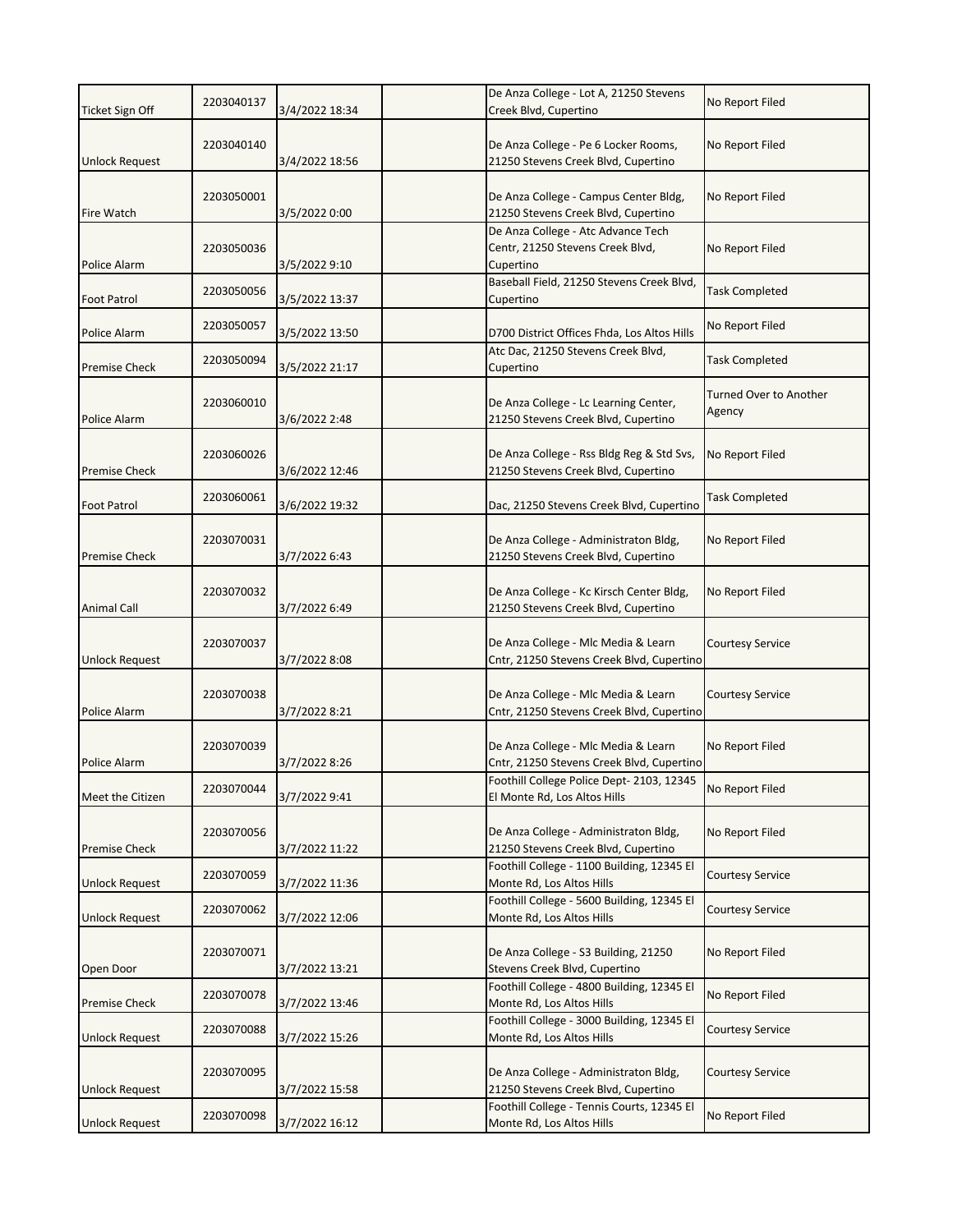| <b>Unlock Request</b>                             | 2203070100              | 3/7/2022 16:15 |              | Foothill College - Lot 1 G Plant Service,<br>12345 El Monte Rd, Los Altos Hills     | Cancel                  |
|---------------------------------------------------|-------------------------|----------------|--------------|-------------------------------------------------------------------------------------|-------------------------|
| <b>Premise Check</b>                              | 2203070102              | 3/7/2022 16:22 |              | De Anza College - Pe Quad Dac, 21250<br>Stevens Creek Blvd, Cupertino               | No Report Filed         |
| Lost Property                                     | 2203070105              | 3/7/2022 16:32 |              | Foothill College, 12345 El Monte Rd, Los<br>Altos Hills                             | <b>Report Filed</b>     |
| Vehicle Stop                                      | 2203070114              | 3/7/2022 18:58 |              | De Anza College - Flint Parking Garage,<br>21250 Stevens Creek Blvd, Cupertino      | Citation                |
| Vehicle Stop                                      | 2203070120              | 3/7/2022 19:30 |              | N/B 280 / Magdalena                                                                 | Citation                |
| Vehicle Stop                                      | 2203070122              | 3/7/2022 20:00 |              | Stevens Creek Blvd/Peninsula Ave,<br>Cupertino                                      | No Report Filed         |
| <b>Premise Check</b>                              | 2203080021              | 3/8/2022 6:44  |              | Foothill College, 12345 El Monte Rd, Los<br>Altos Hills                             | No Report Filed         |
| <b>Unlock Request</b>                             | 2203080022              | 3/8/2022 6:59  |              | De Anza College - Rss Bldg Reg & Std Svs,<br>21250 Stevens Creek Blvd, Cupertino    | Courtesy Service        |
| Meet the Citizen                                  | 2203080023              | 3/8/2022 7:02  |              | Foothill College Police Dept- 2103, 12345<br>El Monte Rd, Los Altos Hills           | No Report Filed         |
| Police Alarm                                      | 2203080024              | 3/8/2022 7:10  |              | De Anza College - Atc Advance Tech<br>Centr, 21250 Stevens Creek Blvd,<br>Cupertino | No Report Filed         |
| Unknown Type<br>Incident - See<br>Narrative       | 2203080025              | 3/8/2022 7:17  |              | De Anza College - Mlc Media & Learn<br>Cntr, 21250 Stevens Creek Blvd, Cupertino    | <b>Courtesy Service</b> |
| <b>Suspicious</b><br>Circumstances                | 2203080026              | 3/8/2022 7:30  |              | D700 District Offices Fhda, Los Altos Hills                                         | No Report Filed         |
| Police Alarm                                      | 2203080027              | 3/8/2022 7:48  |              | Foothill College - Ndo District Offices,<br>12345 El Monte Rd, Los Altos Hills      | No Report Filed         |
| Police Alarm                                      | 2203080029              | 3/8/2022 8:24  |              | D700 District Offices Fhda, Los Altos Hills                                         | No Report Filed         |
| Police Alarm                                      | 2203080032              | 3/8/2022 8:45  |              | D700 District Offices Fhda, Los Altos Hills                                         | No Report Filed         |
| Unknown Type<br>Incident - See<br>Narrative       | 2203080046              | 3/8/2022 10:09 |              | Foothill College - 1800 Building, 12345 El<br>Monte Rd, Los Altos Hills             | <b>Courtesy Service</b> |
| <b>Unlock Request</b>                             | 2203080053              | 3/8/2022 11:05 |              | Foothill College - 1100 Building, 12345 El<br>Monte Rd, Los Altos Hills             | Courtesy Service        |
| Unknown Type<br>Incident - See<br>Narrative       | 2203080056              | 3/8/2022 11:09 |              | Foothill College - D170 Plant Services,<br>12345 El Monte Rd, Los Altos Hills       | <b>Courtesy Service</b> |
| <b>Premise Check</b>                              | 2203080068              | 3/8/2022 12:09 |              | De Anza College - Campus Center Bldg,<br>21250 Stevens Creek Blvd, Cupertino        | No Report Filed         |
| Police Alarm                                      | 2203080073              | 3/8/2022 12:42 |              | D700 District Offices Fhda, Los Altos Hills                                         | No Report Filed         |
| Police Alarm                                      | 2203080074              | 3/8/2022 12:49 |              | D700 District Offices Fhda, Los Altos Hills                                         | No Report Filed         |
| Tamper with vehicle<br>Motor vehicle theft<br>(M) | 2203080078<br>FD22-0022 | 3/8/2022 13:38 | Unknown Time | Foothill College - Lot 1 H, 12345 El Monte<br>Rd, Los Altos Hills                   | <b>Report Filed</b>     |
| Unknown Type<br>Incident - See<br>Narrative       | 2203080084              | 3/8/2022 14:20 |              | Foothill College - D240 Ets Portable,<br>12345 El Monte Rd, Los Altos Hills         | No Report Filed         |
| <b>Premise Check</b>                              | 2203080089              | 3/8/2022 14:42 |              | De Anza College, 21250 Stevens Creek<br>Blvd, Cupertino                             | No Report Filed         |
| No Cite                                           | 2203080098              | 3/8/2022 16:04 |              | Foothill College - 1900 Admin Bldg, 12345<br>El Monte Rd, Los Altos Hills           | <b>Courtesy Service</b> |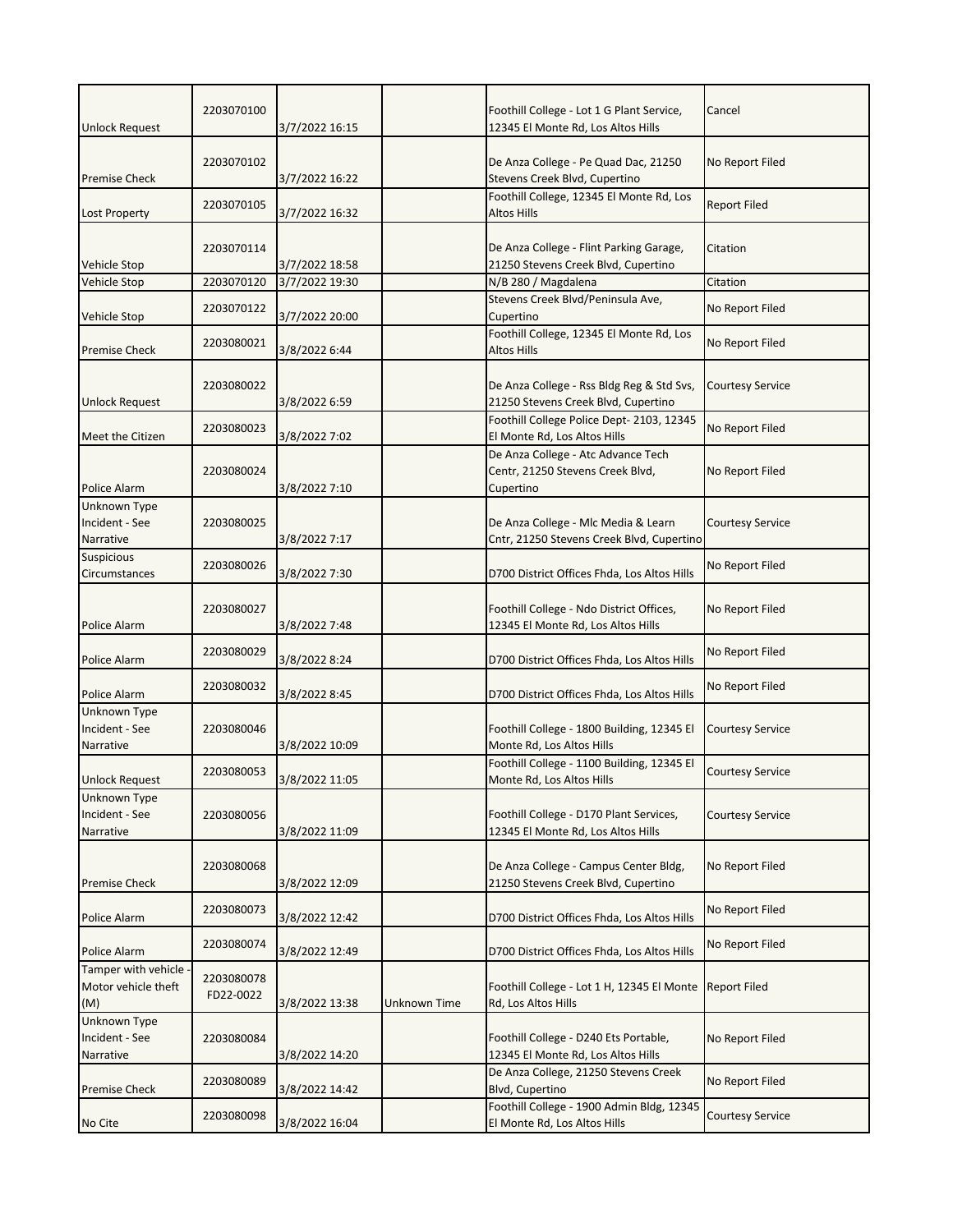| Lockup Request                              | 2203080101 | 3/8/2022 16:13 | De Anza College - Cdc Child Develop Cntr,<br>21250 Stevens Creek Blvd, Cupertino         | Turned Over to Another<br>Agency |
|---------------------------------------------|------------|----------------|------------------------------------------------------------------------------------------|----------------------------------|
| <b>Foot Patrol</b>                          | 2203080108 | 3/8/2022 18:15 | De Anza College, 21250 Stevens Creek<br>Blvd, Cupertino                                  | No Report Filed                  |
| <b>Unlock Request</b>                       | 2203080110 | 3/8/2022 19:02 | (Unknown Address), Cupertino                                                             | No Report Filed                  |
| Telephone Call                              | 2203080117 | 3/8/2022 19:44 | De Anza College, 21250 Stevens Creek<br>Blvd, Cupertino                                  | No Report Filed                  |
| <b>Beat Information</b>                     | 2203080118 | 3/8/2022 19:46 | De Anza College, 21250 Stevens Creek<br>Blvd, Cupertino                                  | No Report Filed                  |
| <b>Police Alarm</b>                         | 2203080153 | 3/8/2022 23:51 | De Anza College - Lc Learning Center,<br>21250 Stevens Creek Blvd, Cupertino             | Turned Over to Another<br>Agency |
| <b>Unlock Request</b>                       | 2203090015 | 3/9/2022 7:04  | De Anza College - Rss Bldg Reg & Std Svs,<br>21250 Stevens Creek Blvd, Cupertino         | <b>Courtesy Service</b>          |
| <b>Unlock Request</b>                       | 2203090017 | 3/9/2022 7:39  | Foothill College - 3500 Semans Library,<br>12345 El Monte Rd, Los Altos Hills            | Task Completed                   |
| Unknown Type<br>Incident - See<br>Narrative | 2203090018 | 3/9/2022 7:43  | De Anza College - Mlc Media & Learn<br>Cntr, 21250 Stevens Creek Blvd, Cupertino         | <b>Task Completed</b>            |
| <b>Unlock Request</b>                       | 2203090021 | 3/9/2022 7:52  | De Anza College - Rss Bldg Reg & Std Svs,<br>21250 Stevens Creek Blvd, Cupertino         | Cancel                           |
| <b>Premise Check</b>                        | 2203090032 | 3/9/2022 9:42  | Foothill College - Footbridge, 12345 El<br>Monte Rd, Los Altos Hills                     | No Report Filed                  |
| Unknown Type<br>Incident - See<br>Narrative | 2203090033 | 3/9/2022 9:47  | Foothill College - 1000 Building, 12345 El<br>Monte Rd, Los Altos Hills                  | <b>Task Completed</b>            |
| <b>Unlock Request</b>                       | 2203090034 | 3/9/2022 9:49  | Foothill College - 5600 Building, 12345 El<br>Monte Rd, Los Altos Hills                  | <b>Task Completed</b>            |
| Unknown Type<br>Incident - See<br>Narrative | 2203090039 | 3/9/2022 10:13 | Foothill College - Cesar Chavez Plaza,<br>12345 El Monte Rd, Los Altos Hills             | No Report Filed                  |
| Unknown Type<br>Incident - See<br>Narrative | 2203090040 | 3/9/2022 10:15 | De Anza College - Atc Advance Tech<br>Centr, 21250 Stevens Creek Blvd,<br>Cupertino      | <b>Task Completed</b>            |
| <b>Unlock Request</b>                       | 2203090046 | 3/9/2022 11:05 | Foothill College - 3000 Building, 12345 El<br>Monte Rd, Los Altos Hills                  | <b>Task Completed</b>            |
| <b>Unlock Request</b>                       | 2203090047 | 3/9/2022 11:11 | Foothill College - 1100 Building, 12345 El<br>Monte Rd, Los Altos Hills                  | <b>Task Completed</b>            |
| <b>Premise Check</b>                        | 2203090049 | 3/9/2022 11:18 | De Anza College - Adm Classrooms, 21250 No Report Filed<br>Stevens Creek Blvd, Cupertino |                                  |
| Unknown Type<br>Incident - See<br>Narrative | 2203090050 | 3/9/2022 11:20 | Foothill College - D160 Police Annex,<br>12345 El Monte Rd, Los Altos Hills              | No Report Filed                  |
| Unknown Type<br>Incident - See<br>Narrative | 2203090059 | 3/9/2022 12:03 | Foothill College - D140 Faculty Assn,<br>12345 El Monte Rd, Los Altos Hills              | No Report Filed                  |
| <b>Unlock Request</b>                       | 2203090061 | 3/9/2022 12:43 | Foothill College - 3000 Building, 12345 El<br>Monte Rd, Los Altos Hills                  | <b>Task Completed</b>            |
| Ticket Sign Off                             | 2203090077 | 3/9/2022 14:19 | Foothill College - Lot 1, 12345 El Monte<br>Rd, Los Altos Hills                          | <b>Task Completed</b>            |
| Unknown Type<br>Incident - See<br>Narrative | 2203090089 | 3/9/2022 16:07 | De Anza College - Stelling Garage, 21250<br>Stevens Creek Blvd, Cupertino                | No Report Filed                  |
| <b>Foot Patrol</b>                          | 2203090092 | 3/9/2022 16:27 | De Anza College, 21250 Stevens Creek<br><b>Blvd, Cupertino</b>                           | No Report Filed                  |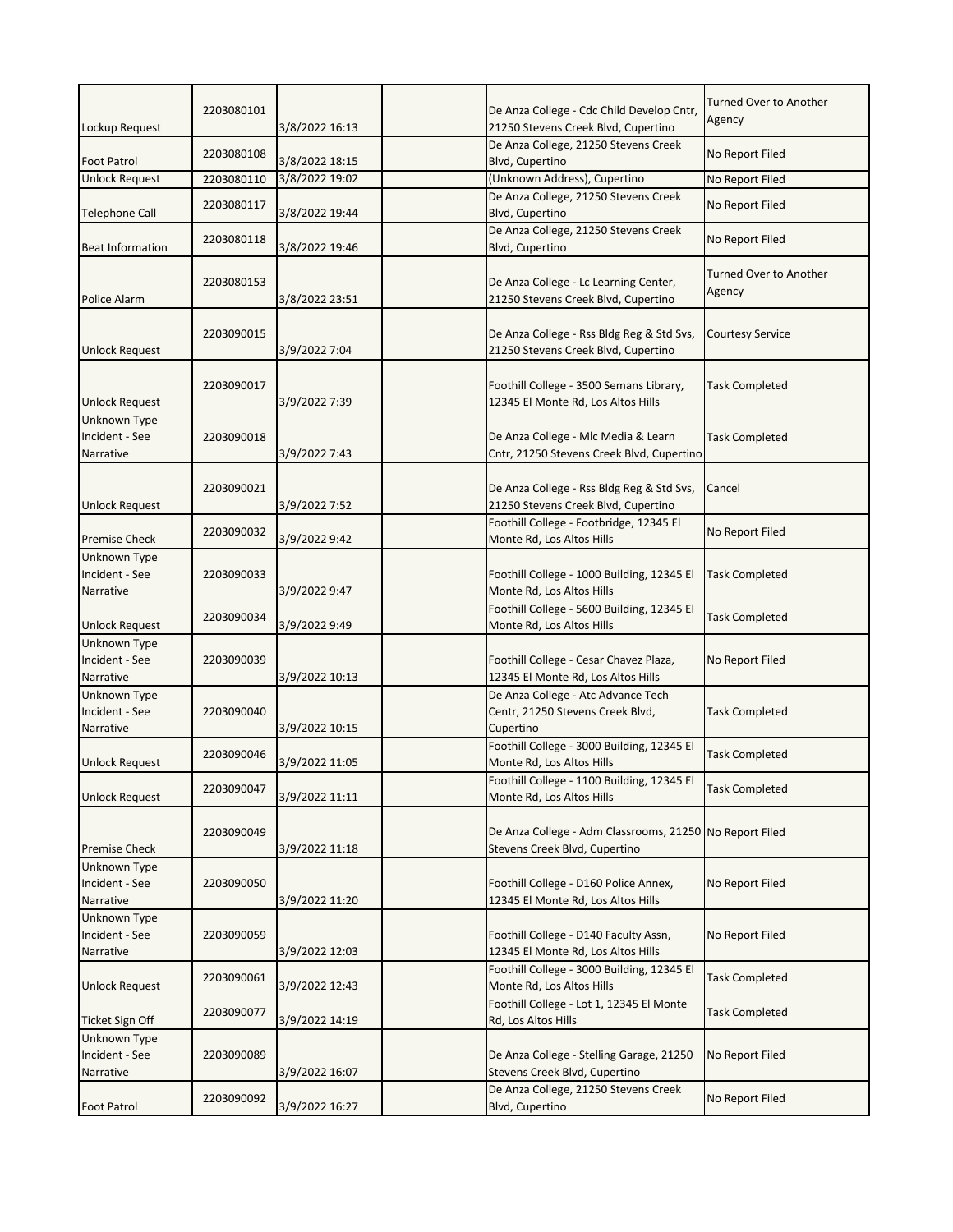|                             | 2203090095 |                 | Foothill College - 5400 Building, 12345 El                                           | <b>Courtesy Service</b> |
|-----------------------------|------------|-----------------|--------------------------------------------------------------------------------------|-------------------------|
| Lockup Request              |            | 3/9/2022 17:52  | Monte Rd, Los Altos Hills                                                            |                         |
| <b>Telephone Call</b>       | 2203090096 | 3/9/2022 18:00  | Foothill College, 12345 El Monte Rd, Los<br><b>Altos Hills</b>                       | <b>Courtesy Service</b> |
|                             |            |                 | Foothill College - 1100 Building, 12345 El                                           |                         |
| <b>Unlock Request</b>       | 2203090105 | 3/9/2022 20:02  | Monte Rd, Los Altos Hills                                                            | No Report Filed         |
|                             | 2203090121 |                 | El Monte Rd To Nb I 280/I 280, Los Altos                                             | No Report Filed         |
| <b>Vehicle Stop</b>         |            | 3/9/2022 21:51  | Hills                                                                                |                         |
|                             | 2203090124 | 3/9/2022 22:25  | Sb 280 Jso Magdalena, (Unknown<br>Address), Los Altos Hills                          | No Report Filed         |
| Vehicle Stop                |            |                 |                                                                                      |                         |
|                             | 2203090127 |                 | De Anza College - Lc Learning Center,                                                | No Report Filed         |
| Police Alarm                |            | 3/9/2022 22:35  | 21250 Stevens Creek Blvd, Cupertino                                                  |                         |
|                             | 2203100023 |                 | Foothill College - Upper Campus, 12345 El                                            | No Report Filed         |
| <b>Premise Check</b>        |            | 3/10/2022 7:37  | Monte Rd, Los Altos Hills                                                            |                         |
|                             | 2203100036 |                 | Foothill College - 1800 Building, 12345 El                                           | Courtesy Service        |
| No Cite                     |            | 3/10/2022 9:47  | Monte Rd, Los Altos Hills                                                            |                         |
|                             | 2203100038 |                 | De Anza College - Kc Kirsch Center Bldg,                                             | <b>Courtesy Service</b> |
| <b>Unlock Request</b>       |            | 3/10/2022 10:10 | 21250 Stevens Creek Blvd, Cupertino                                                  |                         |
|                             |            |                 |                                                                                      |                         |
|                             | 2203100047 |                 | De Anza College PD Substation, 21250                                                 | <b>Report Filed</b>     |
| <b>Lost Property</b>        |            | 3/10/2022 12:09 | Stevens Creek Blvd, Cupertino                                                        |                         |
|                             | 2203100050 |                 |                                                                                      | <b>Task Completed</b>   |
| <b>Foot Patrol</b>          |            | 3/10/2022 12:26 | Dac, 21250 Stevens Creek Blvd, Cupertino<br>Foothill College - Lot 1, 12345 El Monte |                         |
| <b>Beat Information</b>     | 2203100051 | 3/10/2022 12:28 | Rd, Los Altos Hills                                                                  | No Report Filed         |
|                             |            |                 | Foothill College - 4200 Building, 12345 El                                           |                         |
| <b>Unlock Request</b>       | 2203100053 | 3/10/2022 12:39 | Monte Rd, Los Altos Hills                                                            | Cancel                  |
| Vehicle Stop                | 2203100069 | 3/10/2022 15:19 | Stevenscreek/Mary, Cupertino                                                         | No Report Filed         |
|                             | 2203100073 |                 | Foothill College - 1900 Admin Bldg, 12345                                            | Courtesy Service        |
| No Cite                     |            | 3/10/2022 16:01 | El Monte Rd, Los Altos Hills                                                         |                         |
| Unknown Type                |            |                 |                                                                                      |                         |
| Incident - See<br>Narrative | 2203100075 | 3/10/2022 16:29 | De Anza College, 21250 Stevens Creek<br>Blvd, Cupertino                              | No Report Filed         |
|                             |            |                 | De Anza College - Lot A, 21250 Stevens                                               |                         |
| <b>Ticket Sign Off</b>      | 2203100080 | 3/10/2022 17:51 | Creek Blvd, Cupertino                                                                | No Report Filed         |
|                             |            |                 | Foothill College - 4600 Building, 12345 El                                           | No Report Filed         |
| Police Alarm                | 2203110033 | 3/11/2022 5:47  | Monte Rd, Los Altos Hills                                                            |                         |
|                             |            |                 | De Anza College - Atc Advance Tech                                                   |                         |
|                             | 2203110034 |                 | Centr, 21250 Stevens Creek Blvd,                                                     | <b>Task Completed</b>   |
| <b>Unlock Request</b>       |            | 3/11/2022 7:32  | Cupertino                                                                            |                         |
|                             | 2203110035 |                 | De Anza College - Mlc Media & Learn                                                  | Cancel                  |
| <b>Unlock Request</b>       |            | 3/11/2022 7:33  | Cntr, 21250 Stevens Creek Blvd, Cupertino                                            |                         |
| Unknown Type                |            |                 |                                                                                      |                         |
| Incident - See              | 2203110038 |                 | De Anza College PD Substation, 21250                                                 | <b>Task Completed</b>   |
| Narrative                   |            | 3/11/2022 8:22  | Stevens Creek Blvd, Cupertino                                                        |                         |
|                             | 2203110039 |                 | Foothill College - 4200 Building, 12345 El<br>Monte Rd, Los Altos Hills              | <b>Task Completed</b>   |
| Unlock Request              |            | 3/11/2022 8:28  | Psec Quad Fhc 4600-4800, 12345 El                                                    |                         |
| <b>Premise Check</b>        | 2203110046 | 3/11/2022 9:16  | Monte Rd, Los Altos Hills                                                            | <b>Task Completed</b>   |
|                             |            |                 |                                                                                      |                         |
|                             | 2203110047 |                 | De Anza College - Mlc Media & Learn                                                  | <b>Task Completed</b>   |
| <b>Unlock Request</b>       |            | 3/11/2022 9:32  | Cntr, 21250 Stevens Creek Blvd, Cupertino                                            |                         |
|                             | 2203110051 |                 | Foothill College - Flag Pole, 12345 El                                               | <b>Task Completed</b>   |
| <b>Unlock Request</b>       |            | 3/11/2022 10:29 | Monte Rd, Los Altos Hills                                                            |                         |
|                             | 2203110053 |                 | De Anza College - Mlc Media & Le, 21250                                              | No Report Filed         |
| <b>Premise Check</b>        |            | 3/11/2022 10:36 | Stevens Creek Blvd, Cupertino                                                        |                         |
|                             |            |                 |                                                                                      |                         |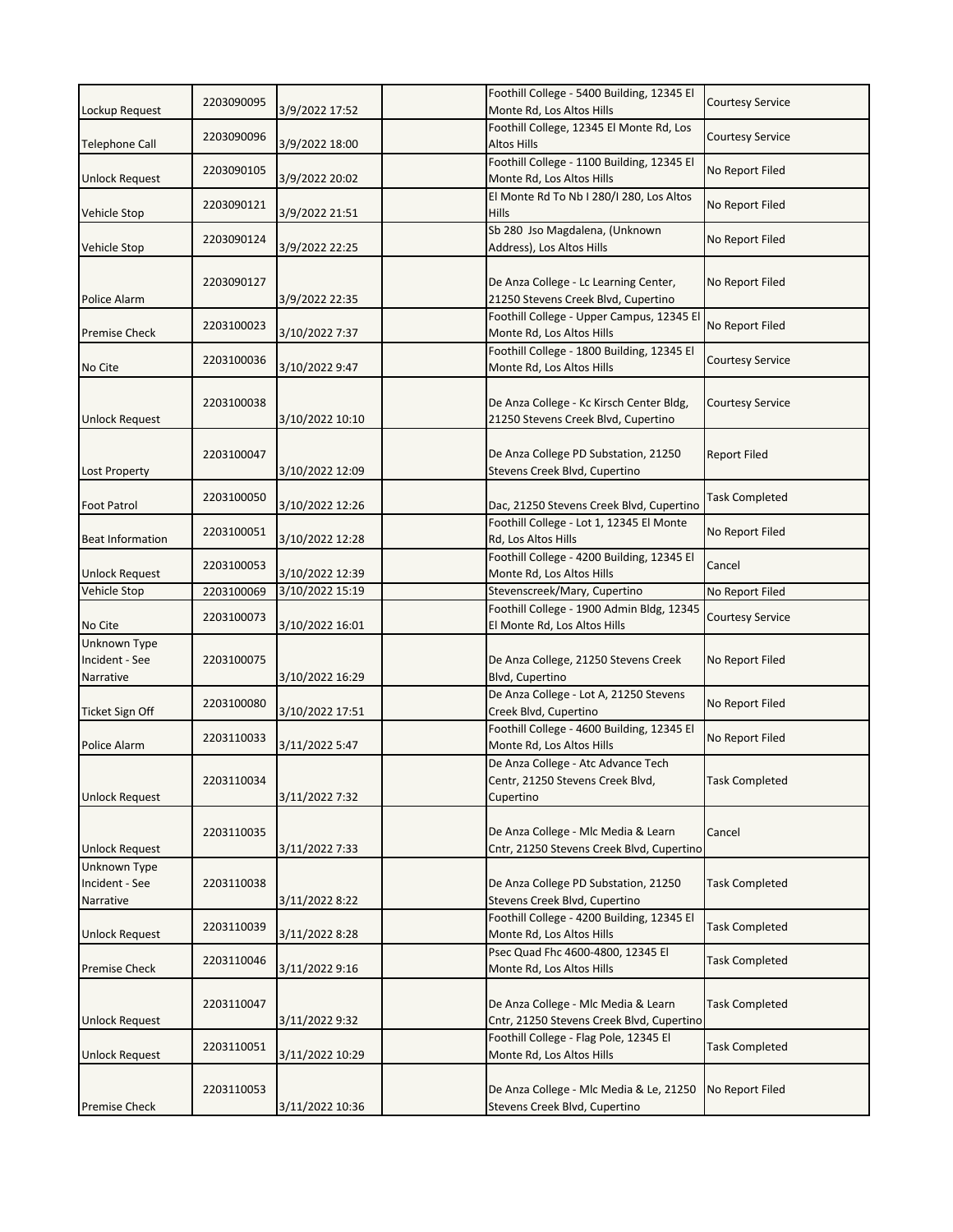| Unknown Type                                                                 |                         |                 |                                      |                                                                                                  |                                  |
|------------------------------------------------------------------------------|-------------------------|-----------------|--------------------------------------|--------------------------------------------------------------------------------------------------|----------------------------------|
| Incident - See<br>Narrative                                                  | 2203110055              | 3/11/2022 10:52 |                                      | De Anza College PD Substation, 21250<br>Stevens Creek Blvd, Cupertino                            | <b>Task Completed</b>            |
| <b>Foot Patrol</b>                                                           | 2203110058              | 3/11/2022 11:10 |                                      | Upper Campus, 12345 El Monte Rd, Los<br><b>Altos Hills</b>                                       | <b>Task Completed</b>            |
| <b>Unlock Request</b>                                                        | 2203110059              | 3/11/2022 11:41 |                                      | De Anza College - Mlc Media & Learn<br>Cntr, 21250 Stevens Creek Blvd, Cupertino                 | <b>Task Completed</b>            |
| <b>Unlock Request</b>                                                        | 2203110061              | 3/11/2022 11:46 |                                      | De Anza College - Rss Bldg Reg & Std Svs,<br>21250 Stevens Creek Blvd, Cupertino                 | <b>Courtesy Service</b>          |
| <b>Foot Patrol</b>                                                           | 2203110062              | 3/11/2022 11:54 |                                      | De Anza College, 21250 Stevens Creek<br>Blvd, Cupertino                                          | No Report Filed                  |
| Unknown Type<br>Incident - See<br>Narrative                                  | 2203110063              | 3/11/2022 12:00 |                                      | Foothill College - 4200 Building, 12345 El<br>Monte Rd, Los Altos Hills                          | <b>Task Completed</b>            |
| Accident - Property<br>Damage Only,<br>Unsafe<br>starting/backing<br>vehicle | 2203110065<br>FD22-0023 | 3/11/2022 12:24 |                                      | Foothill College - Lot 4, 12345 El Monte<br>3/11/2022 12:05 Rd, Los Altos Hills                  | <b>Report Filed</b>              |
| Police Alarm                                                                 | 2203110067              | 3/11/2022 12:52 |                                      | De Anza College - Flint Center, 21250<br>Stevens Creek Blvd, Cupertino                           | No Report Filed                  |
| Unknown Type<br>Incident - See<br>Narrative                                  | 2203110071              | 3/11/2022 13:17 |                                      | De Anza College PD Substation, 21250<br>Stevens Creek Blvd, Cupertino                            | Turned Over to Another<br>Agency |
| Unknown Type<br>Incident - See<br>Narrative                                  | 2203110075              | 3/11/2022 13:37 |                                      | Foothill College - D160 Police Annex,<br>12345 El Monte Rd, Los Altos Hills                      | No Report Filed                  |
| Unknown Type<br>Incident - See<br>Narrative                                  | 2203110077              | 3/11/2022 13:58 |                                      | Foothill College, 12345 El Monte Rd, Los<br>Altos Hills                                          | <b>Courtesy Service</b>          |
| <b>Unlock Request</b>                                                        | 2203110081              | 3/11/2022 14:46 |                                      | De Anza College - Campus Center Bldg,<br>21250 Stevens Creek Blvd, Cupertino                     | <b>Courtesy Service</b>          |
| <b>Unlock Request</b>                                                        | 2203110083              | 3/11/2022 15:11 |                                      | De Anza College - Rss Bldg Reg & Std Svs,<br>21250 Stevens Creek Blvd, Cupertino                 | <b>Courtesy Service</b>          |
| Lockup Request                                                               | 2203110084              | 3/11/2022 15:15 |                                      | De Anza College - Rss Bldg Reg & Std Svs, No Report Filed<br>21250 Stevens Creek Blvd, Cupertino |                                  |
| Premise Check                                                                | 2203110089              | 3/11/2022 15:49 |                                      | De Anza, 21250 Stevens Crk, Cupertino                                                            | No Report Filed                  |
| <b>Foot Patrol</b>                                                           | 2203110093              | 3/11/2022 16:32 |                                      | De Anza College, 21250 Stevens Creek<br>Blvd, Cupertino                                          | No Report Filed                  |
| <b>Premise Check</b>                                                         | 2203110097              | 3/11/2022 17:04 |                                      | Pe Quad, 12345 El Monte Rd, Los Altos<br><b>Hills</b>                                            | <b>Task Completed</b>            |
| Foot Patrol                                                                  | 2203110112              | 3/11/2022 20:06 |                                      | Upper Campus, 12345 El Monte Rd, Los<br>Altos Hills                                              | <b>Task Completed</b>            |
| Police Alarm                                                                 | 2203110131              | 3/11/2022 23:45 |                                      | De Anza College - Kc Kirsch Center Bldg,<br>21250 Stevens Creek Blvd, Cupertino                  | No Report Filed                  |
| Fire Watch                                                                   | 2203120004              | 3/12/2022 0:09  |                                      | De Anza College - Campus Center Bldg,<br>21250 Stevens Creek Blvd, Cupertino                     | No Report Filed                  |
| Police Alarm                                                                 | 2203120038              | 3/12/2022 8:30  |                                      | Foothill College - 4800 Building, 12345 El<br>Monte Rd, Los Altos Hills                          | No Report Filed                  |
| Burglary - From<br>motor vehicle (F)                                         | 2203120045<br>FD22-0024 | 3/12/2022 9:16  | 03/10/2022 10:30<br>03/12/2022 09:10 | Foothill College - Lot 1 G Plant Service,<br>12345 El Monte Rd, Los Altos Hills                  | <b>Report Filed</b>              |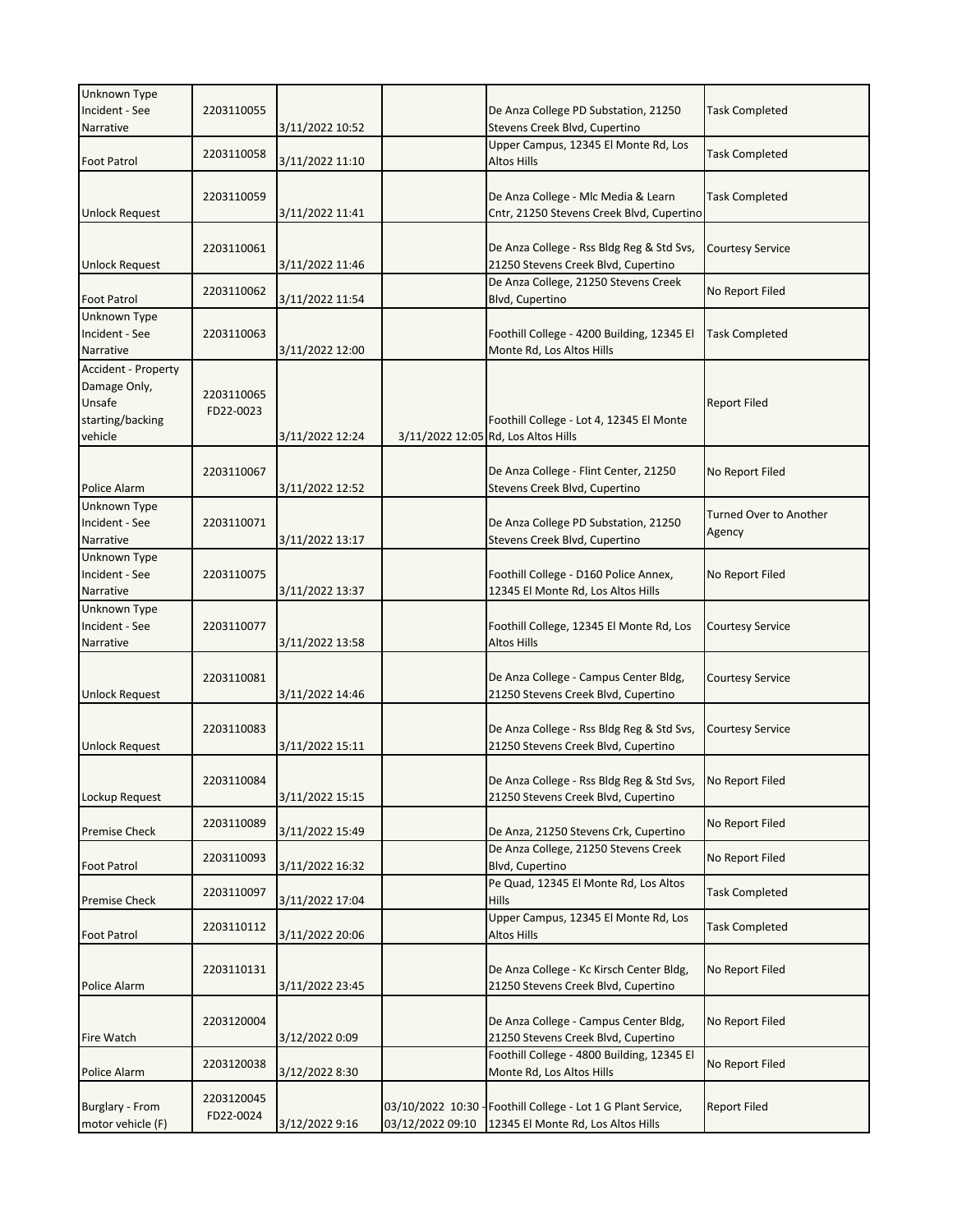| <b>Foot Patrol</b>                                                                                              | 2203120051              | 3/12/2022 11:54 |                                      | Rss, 21250 Stevens Creek Blvd, Cupertino                                            | <b>Task Completed</b>                   |
|-----------------------------------------------------------------------------------------------------------------|-------------------------|-----------------|--------------------------------------|-------------------------------------------------------------------------------------|-----------------------------------------|
| <b>Foot Patrol</b>                                                                                              | 2203120059              | 3/12/2022 15:06 |                                      | Foothill College, 12345 El Monte Rd, Los<br><b>Altos Hills</b>                      | No Report Filed                         |
| <b>Foot Patrol</b>                                                                                              | 2203120084              | 3/12/2022 20:47 |                                      | De Anza College, 21250 Stevens Creek<br>Blvd, Cupertino                             | <b>Task Completed</b>                   |
| <b>Premise Check</b>                                                                                            | 2203130025              | 3/13/2022 12:57 |                                      | De Anza College - Rss Bldg Reg & Std Svs,<br>21250 Stevens Creek Blvd, Cupertino    | No Report Filed                         |
| <b>Foot Patrol</b>                                                                                              | 2203130028              | 3/13/2022 13:15 |                                      | Foothill College, 12345 El Monte Rd, Los<br><b>Altos Hills</b>                      | No Report Filed                         |
| <b>Vehicle Stop</b>                                                                                             | 2203130031              | 3/13/2022 15:33 |                                      | NB280/S Of El Monte                                                                 | <b>Turned Over to Another</b><br>Agency |
| <b>Foot Patrol</b>                                                                                              | 2203130033              | 3/13/2022 17:19 |                                      | Foothill College, 12345 El Monte Rd, Los<br><b>Altos Hills</b>                      | No Report Filed                         |
| Foot Patrol                                                                                                     | 2203130045              | 3/13/2022 20:16 |                                      | De Anza College, 21250 Stevens Creek<br>Blvd, Cupertino                             | <b>Task Completed</b>                   |
| Police Alarm                                                                                                    | 2203140011              | 3/14/2022 4:48  |                                      | Foothill College - 5600 Building, 12345 El<br>Monte Rd, Los Altos Hills             | No Report Filed                         |
| <b>Premise Check</b>                                                                                            | 2203140012              | 3/14/2022 7:06  |                                      | De Anza College - Administraton Bldg,<br>21250 Stevens Creek Blvd, Cupertino        | No Report Filed                         |
| <b>Unlock Request</b>                                                                                           | 2203140030              | 3/14/2022 11:13 |                                      | Foothill College - 1100 Building, 12345 El<br>Monte Rd, Los Altos Hills             | <b>Courtesy Service</b>                 |
| <b>Battery</b>                                                                                                  | 2203140036              | 3/14/2022 12:37 |                                      | Foothill College - 1000 Building, 12345 El<br>Monte Rd, Los Altos Hills             | No Report Filed                         |
| <b>Suspicious Vehicle</b>                                                                                       | 2203140039              | 3/14/2022 13:08 |                                      | Foothill College - Lot 8, 12345 El Monte<br>Rd, Los Altos Hills                     | No Report Filed                         |
| <b>Premise Check</b>                                                                                            | 2203140048              | 3/14/2022 14:28 |                                      | De Anza College - S Quad, 21250 Stevens<br>Creek Blvd, Cupertino                    | No Report Filed                         |
| Unknown Type<br>Incident - See<br>Narrative                                                                     | 2203140051              | 3/14/2022 15:00 |                                      | Foothill College, 12345 El Monte Rd, Los<br>Altos Hills                             | No Report Filed                         |
| <b>Lost Property</b>                                                                                            | 2203140058              | 3/14/2022 16:08 |                                      | De Anza College, 21250 Stevens Creek<br>Blvd, Cupertino                             | <b>Report Filed</b>                     |
| Burglary - All other<br>larceny (M)                                                                             | 2203140060<br>FD22-0025 | 3/14/2022 16:29 | 03/01/2022 16:30<br>03/14/2022 16:30 | Foothill College, 12345 El Monte Rd, Los<br><b>Altos Hills</b>                      | <b>Report Filed</b>                     |
| <b>Foot Patrol</b>                                                                                              | 2203140062              | 3/14/2022 16:47 |                                      | De Anza College, 21250 Stevens Creek<br>Blvd, Cupertino                             | No Report Filed                         |
| <b>Unlock Request</b>                                                                                           | 2203140064              | 3/14/2022 17:17 |                                      | De Anza College - Vpac Visual & Perf Art,<br>21250 Stevens Creek Blvd, Cupertino    | <b>Courtesy Service</b>                 |
| Vandalism: deface<br>property (F)<br>Tamper/etc with fire<br>alarm,<br><b>Burglary/breaking</b><br>and entering | 2203150014<br>FD22-0026 | 3/15/2022 5:36  | 03/14/1922 19:15<br>03/15/1922 04:15 | Foothill College - 4400 Building, 12345 El<br>Monte Rd, Los Altos Hills             | <b>Report Filed</b>                     |
| Vandalism                                                                                                       | 2203150014              | 3/15/2022 5:36  |                                      | Foothill College - 4400 Building, 12345 El<br>Monte Rd, Los Altos Hills             | <b>Report Filed</b>                     |
| Unlock Request                                                                                                  | 2203150015              | 3/15/2022 7:27  |                                      | De Anza College - Atc Advance Tech<br>Centr, 21250 Stevens Creek Blvd,<br>Cupertino | Courtesy Service                        |
| <b>Unlock Request</b>                                                                                           | 2203150016              | 3/15/2022 7:28  |                                      | De Anza College - Mlc Media & Learn<br>Cntr, 21250 Stevens Creek Blvd, Cupertino    | <b>Courtesy Service</b>                 |
| <b>Unlock Request</b>                                                                                           | 2203150023              | 3/15/2022 8:39  |                                      | De Anza College - Administraton Bldg,<br>21250 Stevens Creek Blvd, Cupertino        | <b>Courtesy Service</b>                 |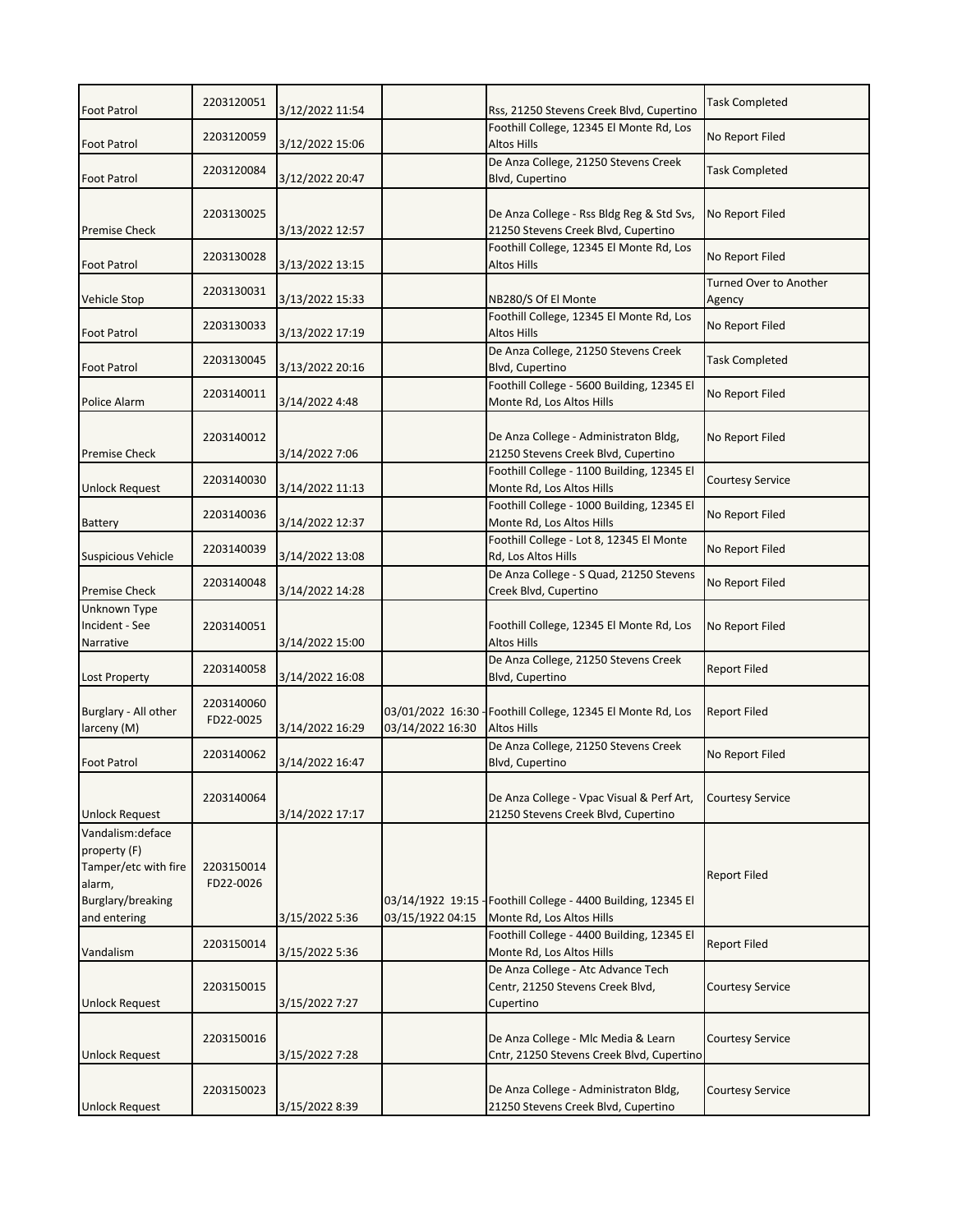|                                 | 2203150024 |                 | De Anza College - Atc Advance Tech<br>Centr, 21250 Stevens Creek Blvd,           | <b>Courtesy Service</b> |
|---------------------------------|------------|-----------------|----------------------------------------------------------------------------------|-------------------------|
| <b>Unlock Request</b>           |            | 3/15/2022 8:46  | Cupertino                                                                        |                         |
| <b>Administrative Detail</b>    | 2203150025 | 3/15/2022 9:41  | Foothill College, 12345 El Monte Rd, Los<br><b>Altos Hills</b>                   | No Report Filed         |
| <b>Foot Patrol</b>              | 2203150030 | 3/15/2022 11:25 | De Anza College, 21250 Stevens Creek<br>Blvd, Cupertino                          | No Report Filed         |
| <b>Premise Check</b>            | 2203150031 | 3/15/2022 11:42 | Foothill College - Upper Campus, 12345 El<br>Monte Rd, Los Altos Hills           | No Report Filed         |
| Ticket Sign Off                 | 2203150036 | 3/15/2022 12:43 | De Anza College - Lot C, 21250 Stevens<br>Creek Blvd, Cupertino                  | No Report Filed         |
| <b>Vehicle Stop</b>             | 2203150038 | 3/15/2022 13:06 | Elena Rd/Vinedo Ln, Los Altos Hills                                              | Citation                |
| <b>Vehicle Stop</b>             | 2203150041 | 3/15/2022 13:45 | De Anza College - Lot A, 21250 Stevens<br>Creek Blvd, Cupertino                  | Citation                |
| <b>Vehicle Stop</b>             | 2203150044 | 3/15/2022 15:09 | Bubb/Stevenscreek, Cupertino                                                     | Citation                |
| <b>Welfare Check</b>            | 2203150047 | 3/15/2022 16:20 | De Anza College, 21250 Stevens Creek<br>Blvd, Cupertino                          | No Report Filed         |
| Lockup Request                  | 2203150051 | 3/15/2022 16:59 | Foothill College - 1000 Building, 12345 El<br>Monte Rd, Los Altos Hills          | <b>Courtesy Service</b> |
| Police Alarm                    | 2203150063 | 3/15/2022 20:09 | D700 District Offices Fhda, Los Altos Hills                                      | No Report Filed         |
| <b>Unlock Request</b>           | 2203150072 | 3/15/2022 20:49 | D700 District Offices Fhda, Los Altos Hills                                      | Courtesy Service        |
| <b>Vehicle Stop</b>             | 2203150086 | 3/15/2022 22:42 | Sb 280/JSO Magdalena, Los Altos Hills                                            | No Report Filed         |
| <b>Premise Check</b>            | 2203160023 | 3/16/2022 6:58  | Foothill College, 12345 El Monte Rd,<br>Cupertino                                | No Report Filed         |
| <b>Premise Check</b>            | 2203160024 | 3/16/2022 6:58  | De Anza College - Administraton Bldg,<br>21250 Stevens Creek Blvd, Cupertino     | No Report Filed         |
| <b>Premise Check</b>            | 2203160026 | 3/16/2022 7:02  | Foothill College, 12345 El Monte Rd, Los<br>Altos Hills                          | No Report Filed         |
| Police Alarm                    | 2203160029 | 3/16/2022 8:11  | De Anza College - Mlc Media & Learn<br>Cntr, 21250 Stevens Creek Blvd, Cupertino | No Report Filed         |
| <b>Foot Patrol</b>              | 2203160038 | 3/16/2022 9:45  | Foothill College, 12345 El Monte Rd, Los<br><b>Altos Hills</b>                   | No Report Filed         |
| Lost Property                   | 2203160039 | 3/16/2022 10:01 | De Anza College PD Substation, 21250<br>Stevens Creek Blvd, Cupertino            | <b>Report Filed</b>     |
| Police Alarm                    | 2203160051 | 3/16/2022 12:24 | De Anza College - Ecot East Cottage,<br>21250 Stevens Creek Blvd, Cupertino      | <b>Courtesy Service</b> |
| Administrative Detail           | 2203160053 | 3/16/2022 12:53 | Foothill College, 12345 El Monte Rd, Los<br>Altos Hills                          | No Report Filed         |
| <b>Premise Check</b>            | 2203160063 | 3/16/2022 13:22 | De Anza College - Administraton Bldg,<br>21250 Stevens Creek Blvd, Cupertino     | No Report Filed         |
| <b>Premise Check</b>            | 2203160064 | 3/16/2022 13:23 | De Anza College - Administraton Bldg,<br>21250 Stevens Creek Blvd, Cupertino     | Cancel                  |
| <b>Foot Patrol</b>              | 2203160068 | 3/16/2022 14:24 | Foothill College, 12345 El Monte Rd, Los<br>Altos Hills                          | No Report Filed         |
| <b>Unlock Request</b>           | 2203160070 | 3/16/2022 14:43 | De Anza College - Ecot East Cottage,<br>21250 Stevens Creek Blvd, Cupertino      | Courtesy Service        |
| <b>Assist Another</b><br>Agency | 2203160071 | 3/16/2022 15:11 | Foothill College, 12345 El Monte Rd, Los<br>Altos Hills                          | No Report Filed         |
| <b>Unlock Request</b>           | 2203160072 | 3/16/2022 16:05 | Foothill College - 2300 Building, 12345 El<br>Monte Rd, Los Altos Hills          | <b>Courtesy Service</b> |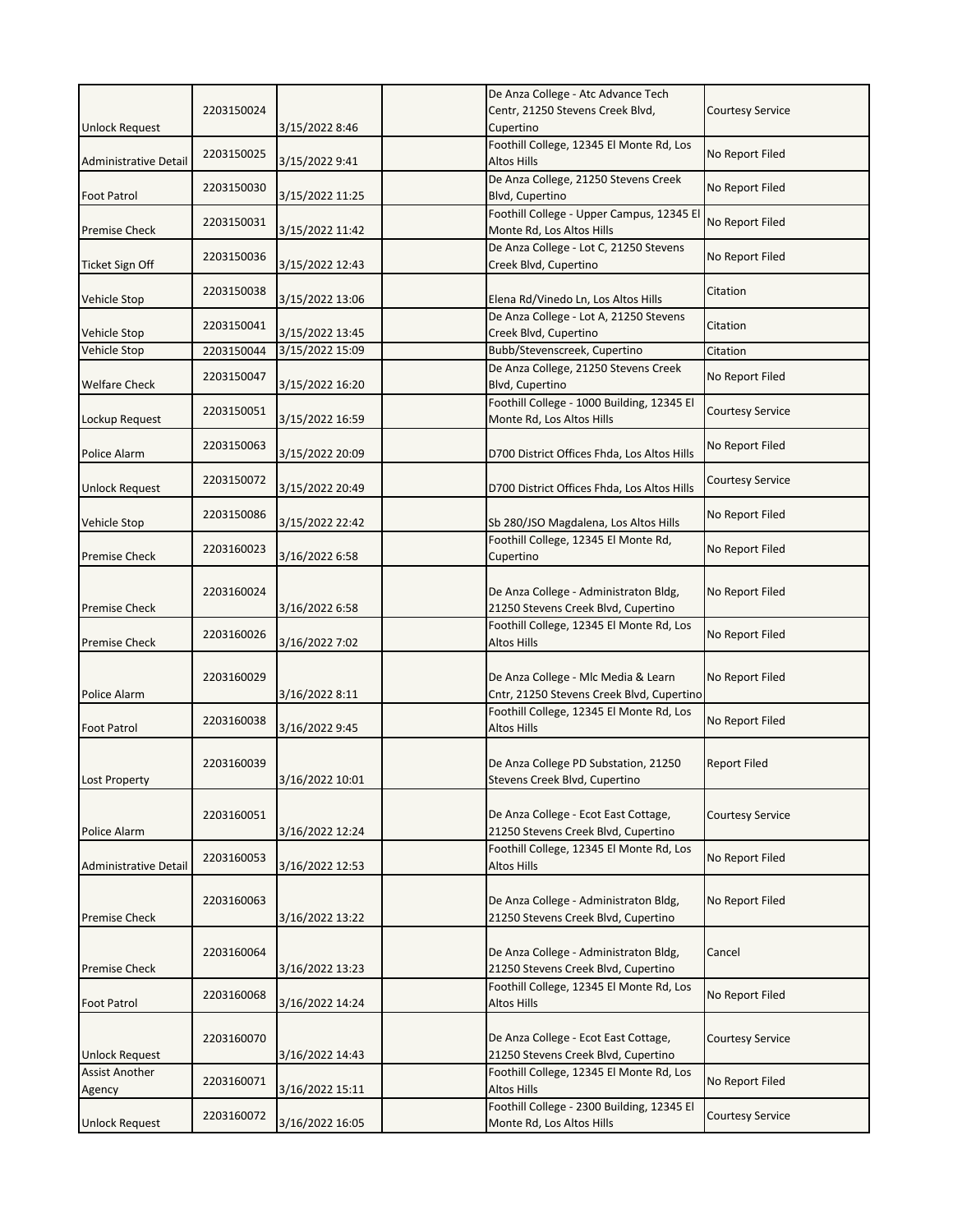| Vehicle Stop                                                       | 2203160073              | 3/16/2022 16:08 |                  | Stevens Creek Blvd/Mary Ave, Cupertino                                                           | No Report Filed         |
|--------------------------------------------------------------------|-------------------------|-----------------|------------------|--------------------------------------------------------------------------------------------------|-------------------------|
| No Cite                                                            | 2203160080              | 3/16/2022 18:18 |                  | Foothill College - 1900 Admin Bldg, 12345<br>El Monte Rd, Los Altos Hills                        | <b>Courtesy Service</b> |
| Vandalism: deface<br>property (M)<br>Tamper/etc with fire<br>alarm | 2203160094<br>FD22-0027 | 3/16/2022 20:41 | 03/16/2022 20:40 | 03/16/2022 20:00 - Foothill College - 4800 Building, 12345 El<br>Monte Rd, Los Altos Hills       | <b>Report Filed</b>     |
| Vandalism                                                          | 2203170021              | 3/17/2022 5:12  |                  | Foothill College - 4500 Building, 12345 El<br>Monte Rd, Los Altos Hills                          | Prior Case Follow-up    |
| <b>Unlock Request</b>                                              | 2203170023              | 3/17/2022 6:11  |                  | De Anza College - Kc Kirsch Center Bldg,<br>21250 Stevens Creek Blvd, Cupertino                  | Courtesy Service        |
| Unknown Type<br>Incident - See<br>Narrative                        | 2203170028              | 3/17/2022 8:57  |                  | Foothill College Police Dept- 2103, 12345<br>El Monte Rd, Los Altos Hills                        | No Report Filed         |
| <b>Unlock Request</b>                                              | 2203170029              | 3/17/2022 9:00  |                  | Foothill College - 2100 Building, 12345 El<br>Monte Rd, Los Altos Hills                          | <b>Courtesy Service</b> |
| <b>Premise Check</b>                                               | 2203170031              | 3/17/2022 9:08  |                  | Foothill College, 12345 El Monte Rd, Los<br>Altos Hills                                          | No Report Filed         |
| <b>Unlock Request</b>                                              | 2203170035              | 3/17/2022 10:11 |                  | De Anza College - Administraton Bldg,<br>21250 Stevens Creek Blvd, Cupertino                     | No Report Filed         |
| <b>Unlock Request</b>                                              | 2203170037              | 3/17/2022 10:22 |                  | De Anza College - Atc Advance Tech<br>Centr, 21250 Stevens Creek Blvd,<br>Cupertino              | Courtesy Service        |
| <b>Premise Check</b>                                               | 2203170038              | 3/17/2022 10:22 |                  | Foothill College - Psec Quad, 12345 El<br>Monte Rd, Los Altos Hills                              | No Report Filed         |
| <b>Unlock Request</b>                                              | 2203170045              | 3/17/2022 11:39 |                  | Foothill College - D240 Ets Portable,<br>12345 El Monte Rd, Los Altos Hills                      | Courtesy Service        |
| <b>Ticket Sign Off</b>                                             | 2203170051              | 3/17/2022 12:14 |                  | De Anza College - Lot C, 21250 Stevens<br>Creek Blvd, Cupertino                                  | Courtesy Service        |
| Unknown Type<br>Incident - See<br>Narrative                        | 2203170054              | 3/17/2022 12:19 |                  | Foothill College - 5200 Building, 12345 El<br>Monte Rd, Los Altos Hills                          | No Report Filed         |
| <b>Unlock Request</b>                                              | 2203170056              | 3/17/2022 12:58 |                  | Foothill College - D240 Ets Portable,<br>12345 El Monte Rd, Los Altos Hills                      | Courtesy Service        |
| Vandalism                                                          | 2203170059              | 3/17/2022 13:21 |                  | Foothill College - 4000 Building Kci, 12345 Prior Case Follow-up<br>El Monte Rd, Los Altos Hills |                         |
| Accident - Property<br>Damage Only                                 | 2203170069              | 3/17/2022 14:17 |                  | El Monte Rd To Nb I 280/I 280, Los Altos<br>Hills                                                | X - Fill Unit           |
| <b>Unlock Request</b>                                              | 2203170072              | 3/17/2022 14:46 |                  | De Anza College - Kc Kirsch Center Bldg,<br>21250 Stevens Creek Blvd, Cupertino                  | <b>Courtesy Service</b> |
| No Cite                                                            | 2203170075              | 3/17/2022 15:05 |                  | Foothill College - 1900 Admin Bldg, 12345<br>El Monte Rd, Los Altos Hills                        | <b>Courtesy Service</b> |
| No Cite                                                            | 2203170080              | 3/17/2022 15:42 |                  | De Anza College - S9 Building, 21250<br>Stevens Creek Blvd, Cupertino                            | <b>Courtesy Service</b> |
| Lockup Request                                                     | 2203170089              | 3/17/2022 16:52 |                  | Foothill College - 5200 Building, 12345 El<br>Monte Rd, Los Altos Hills                          | No Report Filed         |
| <b>Assist Another</b><br>Agency                                    | 2203170092              | 3/17/2022 17:20 |                  | De Anza College, 21250 Stevens Creek<br>Blvd, Cupertino                                          | X - Fill Unit           |
| Lockup Request                                                     | 2203170115              | 3/17/2022 21:51 |                  | Foothill College - 4700 Building, 12345 El<br>Monte Rd, Los Altos Hills                          | <b>Courtesy Service</b> |
| Police Alarm                                                       | 2203170117              | 3/17/2022 22:11 |                  | Foothill College - 4800 Building, 12345 El<br>Monte Rd, Los Altos Hills                          | No Report Filed         |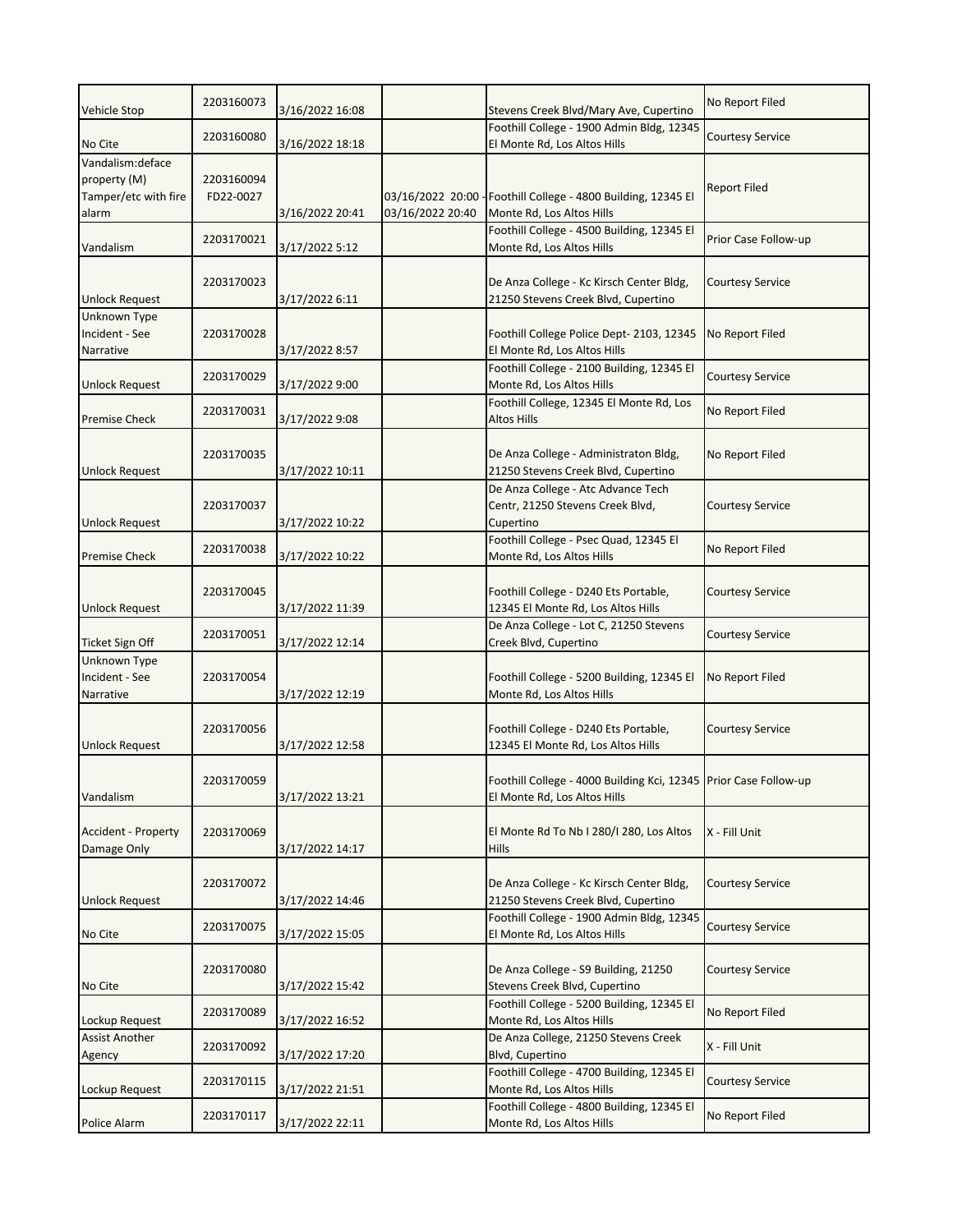| <b>Unlock Request</b>                                   | 2203180041              | 3/18/2022 6:42  |                             | De Anza College - Kc Kirsch Center Bldg,<br>21250 Stevens Creek Blvd, Cupertino     | <b>Courtesy Service</b> |
|---------------------------------------------------------|-------------------------|-----------------|-----------------------------|-------------------------------------------------------------------------------------|-------------------------|
| <b>Unlock Request</b>                                   | 2203180046              | 3/18/2022 8:11  |                             | De Anza College - Lcw Learnng Centr<br>West, 21250 Stevens Creek Blvd,<br>Cupertino | Courtesy Service        |
| Lockup Request                                          | 2203180047              | 3/18/2022 8:15  |                             | Foothill College - 3100 Building, 12345 El<br>Monte Rd, Los Altos Hills             | Cancel                  |
| <b>Premise Check</b>                                    | 2203180049              | 3/18/2022 8:33  |                             | Psec Quad Fhc 4600-4800, 12345 El<br>Monte Rd, Los Altos Hills                      | No Report Filed         |
| Police Alarm                                            | 2203180054              | 3/18/2022 9:47  |                             | Foothill College - 4500 Building, 12345 El<br>Monte Rd, Los Altos Hills             | No Report Filed         |
| <b>Unlock Request</b>                                   | 2203180056              | 3/18/2022 10:25 |                             | Foothill College - D120 Ets Bldg, 12345 El<br>Monte Rd, Los Altos Hills             | <b>Courtesy Service</b> |
| <b>Unlock Request</b>                                   | 2203180058              | 3/18/2022 10:38 |                             | Foothill College - 2200 Building, 12345 El<br>Monte Rd, Los Altos Hills             | <b>Courtesy Service</b> |
| Lockup Request                                          | 2203180064              | 3/18/2022 11:16 |                             | Foothill College - D120 Ets Bldg, 12345 El<br>Monte Rd, Los Altos Hills             | <b>Courtesy Service</b> |
| <b>Premise Check</b>                                    | 2203180067              | 3/18/2022 11:45 |                             | De Anza College - Lot E, 21250 Stevens<br>Creek Blvd, Cupertino                     | No Report Filed         |
| <b>Unlock Request</b>                                   | 2203180068              | 3/18/2022 11:48 |                             | Foothill College, 12345 El Monte Rd, Los<br>Altos Hills                             | <b>Task Completed</b>   |
| Vehicle Stop, Dui<br>alcohol (M)<br>Probation violation | 2203180071<br>FD22-0028 | 3/18/2022 12:32 | 3/18/2022 12:30 Altos Hills | Foothill College, 12345 El Monte Rd, Los                                            | Arrest                  |
| Lockup Request                                          | 2203180075              | 3/18/2022 13:16 |                             | Foothill College - 3500 Semans Library,<br>12345 El Monte Rd, Los Altos Hills       | No Report Filed         |
| <b>Unlock Request</b>                                   | 2203180095              | 3/18/2022 16:35 |                             | Foothill College - 4100 Building, 12345 El<br>Monte Rd, Los Altos Hills             | <b>Task Completed</b>   |
| <b>Premise Check</b>                                    | 2203180105              | 3/18/2022 18:22 |                             | Foothill College - Lot 2 A, 12345 El Monte<br>Rd, Los Altos Hills                   | No Report Filed         |
| <b>Premise Check</b>                                    | 2203180107              | 3/18/2022 18:30 |                             | De Anza College, 21250 Stevens Creek<br>Blvd, Cupertino                             | No Report Filed         |
| <b>Unlock Request</b>                                   | 2203180108              | 3/18/2022 18:41 |                             | Foothill College - 2600 Building, 12345 El<br>Monte Rd, Los Altos Hills             | <b>Courtesy Service</b> |
| Police Alarm                                            | 2203180111              | 3/18/2022 19:24 |                             | Foothill College - D140 Faculty Assn,<br>12345 El Monte Rd, Los Altos Hills         | No Report Filed         |
| <b>Premise Check</b>                                    | 2203180116              | 3/18/2022 19:47 |                             | Foothill College - Psec Quad, 12345 El<br>Monte Rd, Los Altos Hills                 | <b>Task Completed</b>   |
| <b>Premise Check</b>                                    | 2203180133              | 3/18/2022 22:14 |                             | 5600 Bldg, 12345 El Monte Rd, Los Altos<br><b>Hills</b>                             | <b>Task Completed</b>   |
| <b>Unlock Request</b>                                   | 2203190019              | 3/19/2022 7:37  |                             | Foothill College - 8400 Building, 12345 El<br>Monte Rd, Los Altos Hills             | <b>Courtesy Service</b> |
| <b>Unlock Request</b>                                   | 2203190022              | 3/19/2022 8:08  |                             | De Anza College - S1 Building, 21250<br>Stevens Creek Blvd, Cupertino               | Courtesy Service        |
| Unlock Request                                          | 2203190023              | 3/19/2022 8:15  |                             | Foothill College - 2200 Building, 12345 El<br>Monte Rd, Los Altos Hills             | <b>Courtesy Service</b> |
| <b>Premise Check</b>                                    | 2203190040              | 3/19/2022 11:54 |                             | Rss Bldg, 21250 Stevens Creek Blvd,<br>Cupertino                                    | <b>Task Completed</b>   |
| <b>Unlock Request</b>                                   | 2203190051              | 3/19/2022 14:35 |                             | Foothill College - 2200 Building, 12345 El<br>Monte Rd, Los Altos Hills             | <b>Courtesy Service</b> |
| <b>Foot Patrol</b>                                      | 2203190057              | 3/19/2022 17:42 |                             | De Anza College, 21250 Stevens Creek<br>Blvd, Cupertino                             | <b>Task Completed</b>   |
| <b>Beat Information</b>                                 | 2203200037              | 3/20/2022 11:02 |                             | De Anza College, 21250 Stevens Creek<br>Blvd, Cupertino                             | No Report Filed         |
| <b>Blue Light Hangup</b>                                | 2203200045              | 3/20/2022 15:49 |                             | 12345 El Monte Rd, Los Altos Hills                                                  | No Report Filed         |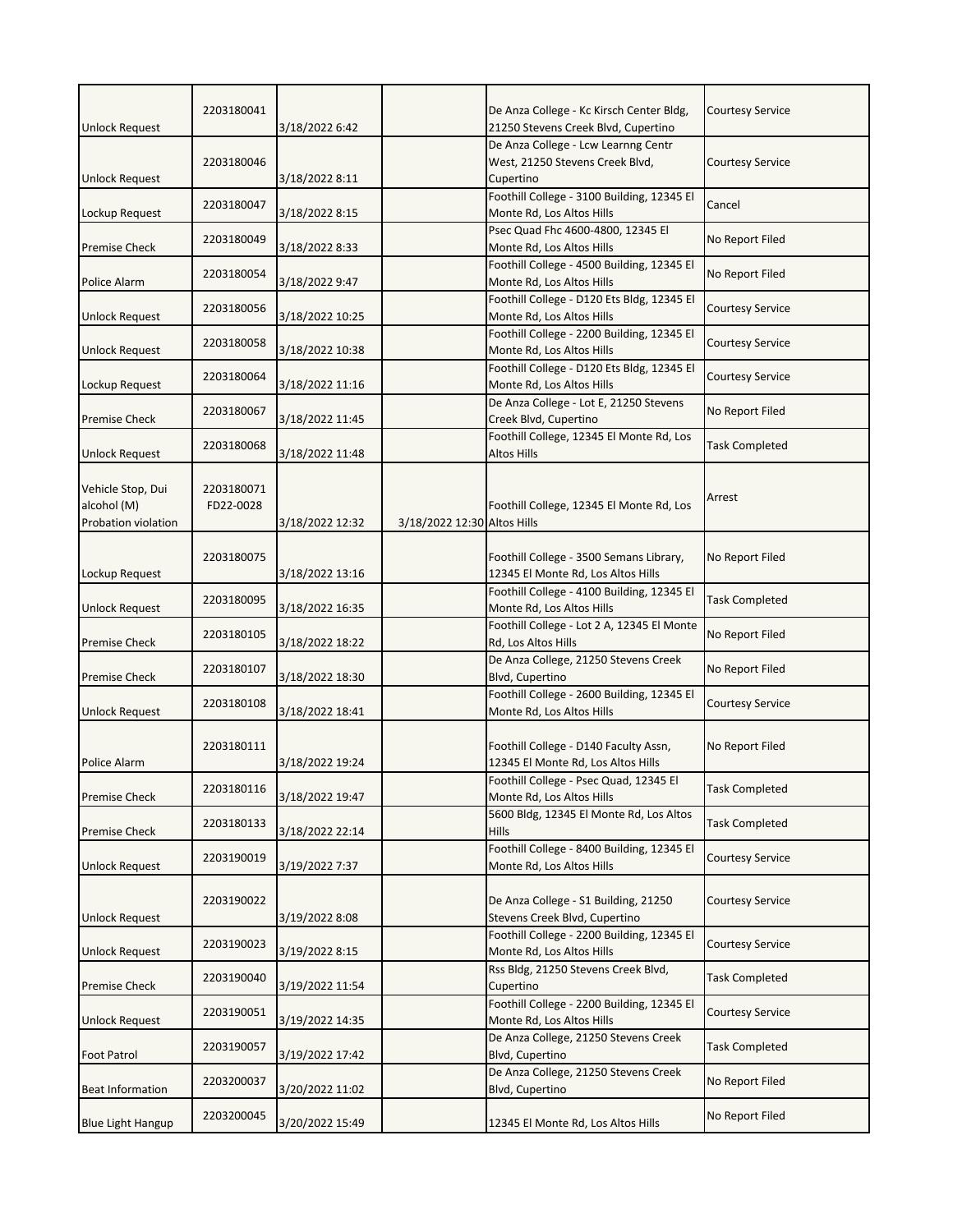|                                            | 2203200046              |                 |                           | De Anza College, 21250 Stevens Creek                                             | No Report Filed               |
|--------------------------------------------|-------------------------|-----------------|---------------------------|----------------------------------------------------------------------------------|-------------------------------|
| <b>Animal Call</b>                         |                         | 3/20/2022 15:50 |                           | Blvd, Cupertino                                                                  |                               |
|                                            |                         |                 |                           |                                                                                  |                               |
| Stolen Vehicle, Take<br>vehicle w/o owners | 2203200049<br>FD22-0029 |                 |                           |                                                                                  | Prior Case Follow-up          |
| consent (F)                                |                         | 3/20/2022 18:27 | 03/20/2022 16:45<br>18:15 | -Foothill College - 8000 Building, 12345 El<br>Monte Rd, Los Altos Hills         |                               |
|                                            |                         |                 |                           | De Anza College, 21250 Stevens Creek                                             |                               |
| <b>Premise Check</b>                       | 2203210031              | 3/21/2022 6:59  |                           | Blvd, Cupertino                                                                  | No Report Filed               |
|                                            |                         |                 |                           | De Anza College - Lcw Learnng Centr                                              |                               |
|                                            | 2203210032              |                 |                           | West, 21250 Stevens Creek Blvd,                                                  | Cancel                        |
| <b>Unlock Request</b>                      |                         | 3/21/2022 7:03  |                           | Cupertino                                                                        |                               |
|                                            | 2203210033              |                 |                           | Foothill College - 8400 Building, 12345 El                                       | Gone On Arrival               |
| <b>Suspicious Person</b>                   |                         | 3/21/2022 7:07  |                           | Monte Rd, Los Altos Hills                                                        |                               |
|                                            | 2203210046              |                 |                           | Foothill College, 12345 El Monte Rd, Los                                         | No Report Filed               |
| <b>Lost Property</b>                       |                         | 3/21/2022 10:45 |                           | Altos Hills                                                                      |                               |
|                                            |                         |                 |                           |                                                                                  |                               |
|                                            | 2203210049              |                 |                           | De Anza College - Administraton Bldg,                                            | No Report Filed               |
| <b>Premise Check</b>                       |                         | 3/21/2022 11:04 |                           | 21250 Stevens Creek Blvd, Cupertino<br>Foothill College - 1900 Admin Bldg, 12345 |                               |
| No Cite                                    | 2203210052              | 3/21/2022 11:44 |                           | El Monte Rd, Los Altos Hills                                                     | <b>Courtesy Service</b>       |
|                                            |                         |                 |                           | Foothill College - 4500 Building, 12345 El                                       |                               |
| <b>Premise Check</b>                       | 2203210054              | 3/21/2022 12:09 |                           | Monte Rd, Los Altos Hills                                                        | No Report Filed               |
|                                            |                         |                 |                           |                                                                                  |                               |
|                                            | 2203210061              |                 |                           | De Anza College - Pe Quad Dac, 21250                                             | No Report Filed               |
| <b>Premise Check</b>                       |                         | 3/21/2022 13:47 |                           | Stevens Creek Blvd, Cupertino                                                    |                               |
|                                            |                         |                 |                           | Foothill College - 1900 Admin Bldg, 12345                                        |                               |
| No Cite                                    | 2203210074              | 3/21/2022 16:24 |                           | El Monte Rd, Los Altos Hills                                                     | Courtesy Service              |
|                                            | 2203210083              |                 |                           |                                                                                  | <b>Task Completed</b>         |
| <b>Premise Check</b>                       |                         | 3/21/2022 17:38 |                           | Cc, 21250 Stevens Creek Blvd, Cupertino                                          |                               |
|                                            | 2203210090              |                 |                           | De Anza College, 21250 Stevens Creek                                             | No Report Filed               |
| Open Window                                |                         | 3/21/2022 19:33 |                           | Blvd, Cupertino                                                                  |                               |
| Vandalism: deface                          | 2203210094              |                 |                           | Foothill College - Psec Quad, 12345 El                                           | <b>Report Filed</b>           |
| property (M)                               | FD22-0030               | 3/21/2022 19:52 | 3/21/2022 19:27           | Monte Rd, Los Altos Hills<br>Foothill College - 4700 Building, 12345 El          |                               |
| Lockup Request                             | 2203210097              | 3/21/2022 21:28 |                           | Monte Rd, Los Altos Hills                                                        | Task Completed                |
|                                            |                         |                 |                           | Foothill College, 12345 El Monte Rd, Los                                         | <b>Turned Over to Another</b> |
| Police Alarm                               | 2203220003              | 3/22/2022 0:12  |                           | Altos Hills                                                                      | Agency                        |
|                                            |                         |                 |                           | Foothill College - Psec Quad, 12345 El                                           |                               |
| <b>Premise Check</b>                       | 2203220025              | 3/22/2022 6:31  |                           | Monte Rd, Los Altos Hills                                                        | No Report Filed               |
| Unknown Type                               |                         |                 |                           |                                                                                  |                               |
| Incident - See                             | 2203220027              |                 |                           | Foothill College Police Dept- 2103, 12345 No Report Filed                        |                               |
| Narrative                                  |                         | 3/22/2022 7:23  |                           | El Monte Rd, Los Altos Hills                                                     |                               |
|                                            | 2203220034              |                 |                           | Foothill College - 8400 Building, 12345 El                                       | <b>Courtesy Service</b>       |
| <b>Unlock Request</b>                      |                         | 3/22/2022 8:31  |                           | Monte Rd, Los Altos Hills                                                        |                               |
|                                            |                         |                 |                           | De Anza College - Kc Kirsch Center Bldg,                                         |                               |
| <b>Unlock Request</b>                      | 2203220041              | 3/22/2022 9:32  |                           | 21250 Stevens Creek Blvd, Cupertino                                              | Courtesy Service              |
|                                            |                         |                 |                           | De Anza College, 21250 Stevens Creek                                             |                               |
| Meet the Citizen                           | 2203220042              | 3/22/2022 9:46  |                           | Blvd, Cupertino                                                                  | <b>Courtesy Service</b>       |
|                                            |                         |                 |                           |                                                                                  |                               |
|                                            | 2203220043              |                 |                           | Foothill College - D100 Carriage House,                                          | No Report Filed               |
| <b>Unlock Request</b>                      |                         | 3/22/2022 9:55  |                           | 12345 El Monte Rd, Los Altos Hills                                               |                               |
|                                            |                         |                 |                           |                                                                                  |                               |
| <b>Suspicious</b>                          | 2203220046              |                 |                           | De Anza College - F2 Building, 21250                                             | No Report Filed               |
| Circumstances                              |                         | 3/22/2022 10:08 |                           | Stevens Creek Blvd, Cupertino                                                    |                               |
|                                            | 2203220047              |                 |                           |                                                                                  | Courtesy Service              |
| <b>Unlock Request</b>                      |                         | 3/22/2022 10:13 |                           | D700 District Offices Fhda, Los Altos Hills                                      |                               |
|                                            |                         |                 |                           |                                                                                  |                               |
|                                            | 2203220049              |                 |                           | De Anza College PD Substation, 21250                                             | <b>Report Filed</b>           |
| Lost Property                              |                         | 3/22/2022 10:34 |                           | Stevens Creek Blvd, Cupertino                                                    |                               |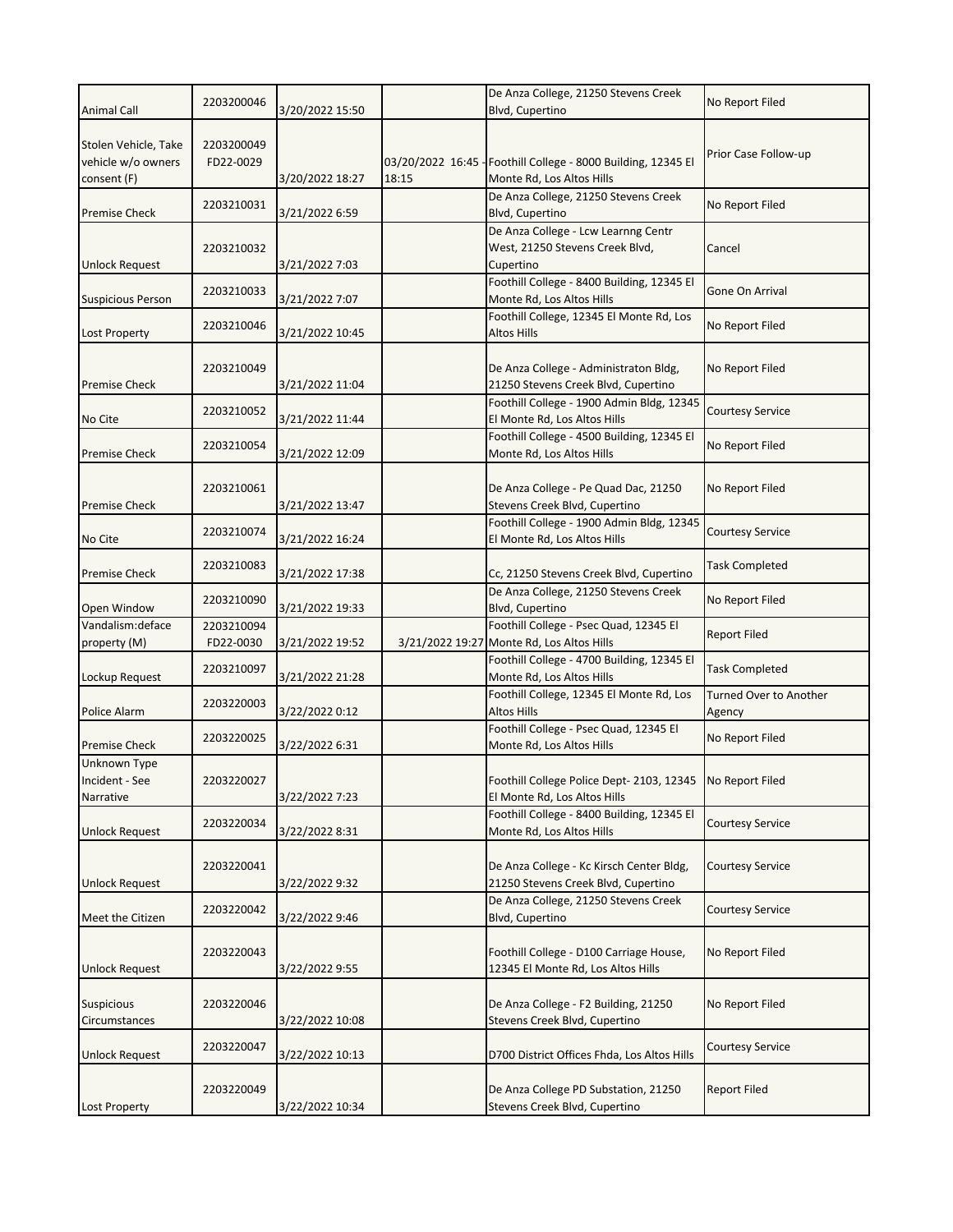| Unknown Type<br>Incident - See<br>Narrative | 2203220052 | 3/22/2022 10:55 | Foothill College - D160 Police Annex,<br>12345 El Monte Rd, Los Altos Hills     | No Report Filed                         |
|---------------------------------------------|------------|-----------------|---------------------------------------------------------------------------------|-----------------------------------------|
| <b>Unlock Request</b>                       | 2203220055 | 3/22/2022 11:32 | Foothill College - D180 Shiping Recv,<br>12345 El Monte Rd, Los Altos Hills     | <b>Courtesy Service</b>                 |
| <b>Premise Check</b>                        | 2203220059 | 3/22/2022 12:10 | Foothill College - Upper Campus, 12345 El<br>Monte Rd, Los Altos Hills          | No Report Filed                         |
| Meet the Citizen                            | 2203220071 | 3/22/2022 13:37 | De Anza College - Lot A, 21250 Stevens<br>Creek Blvd, Cupertino                 | X - Fill Unit                           |
| Unknown Type<br>Incident - See<br>Narrative | 2203220078 | 3/22/2022 14:09 | Foothill College - Lot 1 G Plant Service,<br>12345 El Monte Rd, Los Altos Hills | No Report Filed                         |
| Vehicle Stop                                | 2203220098 | 3/22/2022 17:24 | Stevens Creek Blvd/Mary Ave, Cupertino                                          | No Report Filed                         |
| Lockup Request                              | 2203220099 | 3/22/2022 17:25 | Foothill College - 5100 Building, 12345 El<br>Monte Rd, Los Altos Hills         | <b>Courtesy Service</b>                 |
| <b>Premise Check</b>                        | 2203220110 | 3/22/2022 18:35 | Foothill College - 6500 Building, 12345 El<br>Monte Rd, Los Altos Hills         | No Report Filed                         |
| <b>Premise Check</b>                        | 2203220111 | 3/22/2022 18:40 | Pe Quad, 21250 Stevens Creek Blvd,<br>Cupertino                                 | <b>Task Completed</b>                   |
| <b>Foot Patrol</b>                          | 2203220119 | 3/22/2022 19:52 | De Anza College, 21250 Stevens Creek<br>Blvd, Cupertino                         | <b>Task Completed</b>                   |
| <b>Premise Check</b>                        | 2203220137 | 3/22/2022 21:35 | Foothill College - 4500 Building, 12345 El<br>Monte Rd, Los Altos Hills         | No Report Filed                         |
| <b>Vehicle Service</b>                      | 2203220138 | 3/22/2022 21:38 | Foothill College - Lot 1, 12345 El Monte<br>Rd, Los Altos Hills                 | <b>Courtesy Service</b>                 |
| <b>Technician Working</b><br>on Fire Alarms | 2203220144 | 3/22/2022 22:25 | Foothill College - 6500 Building, 12345 El<br>Monte Rd, Los Altos Hills         | Turned Over to Another<br>Agency        |
| Police Alarm                                | 2203230016 | 3/23/2022 4:43  | Foothill College - 5600 Building, 12345 El<br>Monte Rd, Los Altos Hills         | Turned Over to Another<br>Agency        |
| Fire Alarm                                  | 2203230018 | 3/23/2022 5:42  | Foothill College - 6500 Building, 12345 El<br>Monte Rd, Los Altos Hills         | <b>Turned Over to Another</b><br>Agency |
| <b>Premise Check</b>                        | 2203230019 | 3/23/2022 6:33  | De Anza College, 21250 Stevens Creek<br>Blvd, Cupertino                         | No Report Filed                         |
| <b>Premise Check</b>                        | 2203230020 | 3/23/2022 6:57  | Foothill College - 8400 Building, 12345 El<br>Monte Rd, Los Altos Hills         | No Report Filed                         |
| <b>Lost Property</b>                        | 2203230041 | 3/23/2022 10:00 | Foothill College, 12345 El Monte Rd, Los<br>Altos Hills                         | <b>Courtesy Service</b>                 |
| <b>Premise Check</b>                        | 2203230043 | 3/23/2022 10:08 | De Anza College - Administraton Bldg,<br>21250 Stevens Creek Blvd, Cupertino    | No Report Filed                         |
| No Cite                                     | 2203230044 | 3/23/2022 10:17 | Foothill College - 1900 Admin Bldg, 12345<br>El Monte Rd, Los Altos Hills       | <b>Courtesy Service</b>                 |
| <b>Premise Check</b>                        | 2203230046 | 3/23/2022 10:37 | Foothill College - 4700 Building, 12345 El<br>Monte Rd, Los Altos Hills         | No Report Filed                         |
| <b>Unlock Request</b>                       | 2203230047 | 3/23/2022 11:07 | Foothill College - Plant Services Yard,<br>12345 El Monte Rd, Los Altos Hills   | <b>Courtesy Service</b>                 |
| Police Alarm                                | 2203230051 | 3/23/2022 12:18 | De Anza College - Kc Kirsch Center Bldg,<br>21250 Stevens Creek Blvd, Cupertino | <b>Courtesy Service</b>                 |
| Police Alarm                                | 2203230052 | 3/23/2022 12:19 | De Anza College - Kc Kirsch Center Bldg,<br>21250 Stevens Creek Blvd, Cupertino | No Report Filed                         |
| No Cite                                     | 2203230053 | 3/23/2022 12:21 | Foothill College - 1800 Building, 12345 El<br>Monte Rd, Los Altos Hills         | No Report Filed                         |
| Police Alarm                                | 2203230056 | 3/23/2022 12:51 | Foothill College - D210 Ets Portable,<br>12345 El Monte Rd, Los Altos Hills     | No Report Filed                         |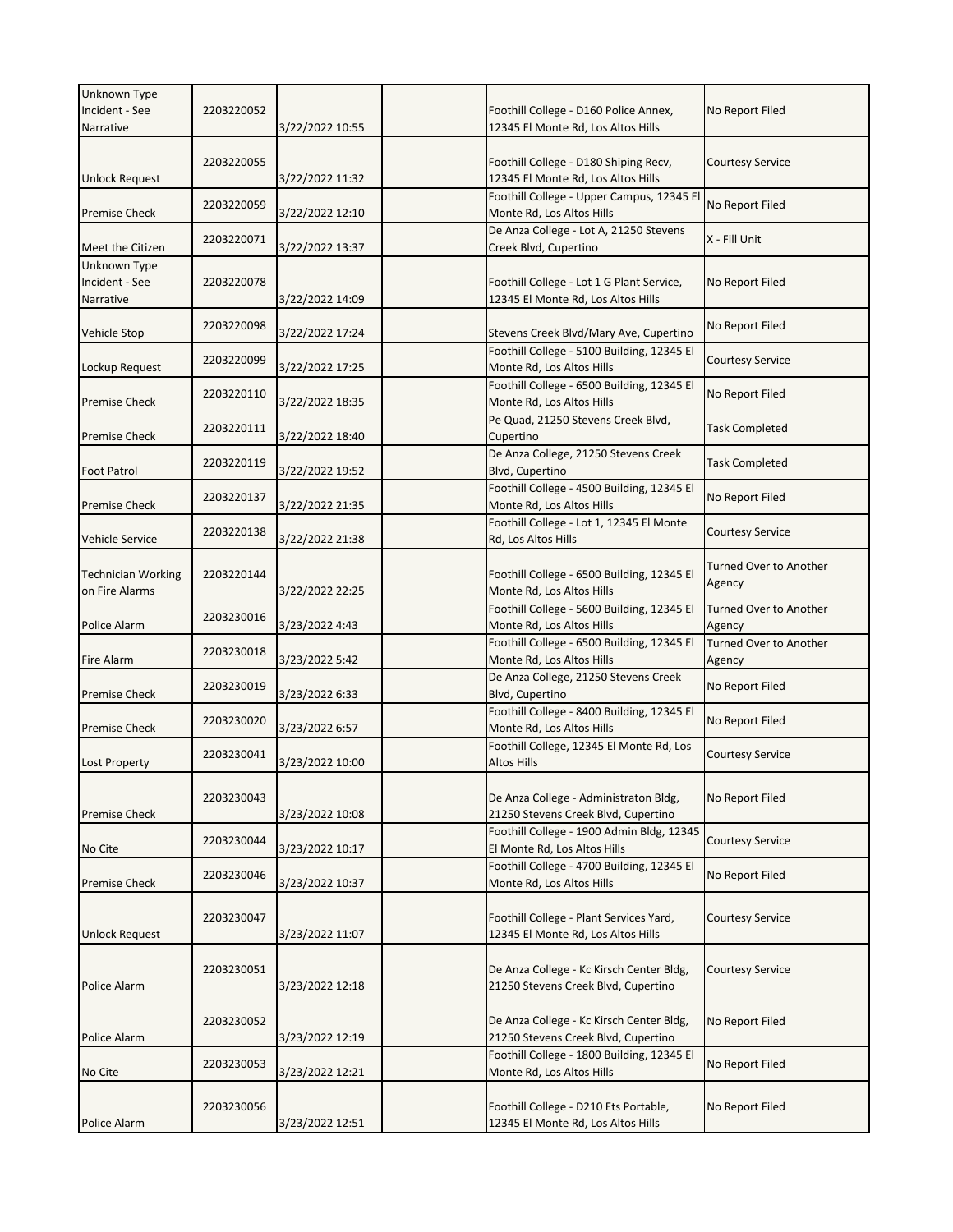| 911 Hangup                                  | 2203230058              | 3/23/2022 12:53 |                                             | 21250 Stevens Creek Blvd, Cupertino                                              | No Report Filed                  |
|---------------------------------------------|-------------------------|-----------------|---------------------------------------------|----------------------------------------------------------------------------------|----------------------------------|
| Unknown Type<br>Incident - See<br>Narrative | 2203230062              | 3/23/2022 13:46 |                                             | Foothill College - 2100 Building, 12345 El<br>Monte Rd, Los Altos Hills          | No Report Filed                  |
| Lockup Request                              | 2203230067              | 3/23/2022 15:20 |                                             | Foothill College - 4600 Building, 12345 El<br>Monte Rd, Los Altos Hills          | <b>Courtesy Service</b>          |
| <b>Missing Person</b>                       | 2203230076              | 3/23/2022 16:13 |                                             | De Anza College, 21250 Stevens Creek<br>Blvd, Cupertino                          | No Report Filed                  |
| <b>Premise Check</b>                        | 2203230093              | 3/23/2022 19:17 |                                             | De Anza, 21250 Stevens Crkq, Cupertino                                           | No Report Filed                  |
| Lockup Request                              | 2203230099              | 3/23/2022 20:26 |                                             | Foothill College - 4700 Building, 12345 El<br>Monte Rd, Los Altos Hills          | No Report Filed                  |
| Police Alarm                                | 2203240020              | 3/24/2022 4:48  |                                             | Foothill College - 5000 Building, 12345 El<br>Monte Rd, Los Altos Hills          | Turned Over to Another<br>Agency |
| <b>Premise Check</b>                        | 2203240021              | 3/24/2022 6:49  |                                             | Foothill College - Upper Campus, 12345 El<br>Monte Rd, Los Altos Hills           | No Report Filed                  |
| Meet the Citizen                            | 2203240031              | 3/24/2022 9:13  |                                             | Foothill College, 12345 El Monte Rd, Los<br><b>Altos Hills</b>                   | <b>Courtesy Service</b>          |
| <b>Premise Check</b>                        | 2203240038              | 3/24/2022 9:39  |                                             | Psec Quad Fhc 4600-4800, 12345 El<br>Monte Rd, Los Altos Hills                   | <b>Task Completed</b>            |
| <b>Unlock Request</b>                       | 2203240050              | 3/24/2022 10:55 |                                             | Foothill College - D120 Ets Bldg, 12345 El<br>Monte Rd, Los Altos Hills          | <b>Courtesy Service</b>          |
| <b>Welfare Check</b>                        | 2203240054              | 3/24/2022 12:25 |                                             | Foothill College - 2000 Building, 12345 El<br>Monte Rd, Los Altos Hills          | X - Fill Unit                    |
| No Cite                                     | 2203240055              | 3/24/2022 12:28 |                                             | Foothill College - 1900 Admin Bldg, 12345<br>El Monte Rd, Los Altos Hills        | <b>Courtesy Service</b>          |
| Lockup Request                              | 2203240060              | 3/24/2022 13:22 |                                             | Foothill College - 5400 Building, 12345 El<br>Monte Rd, Los Altos Hills          | <b>Courtesy Service</b>          |
| <b>Premise Check</b>                        | 2203240075              | 3/24/2022 14:38 |                                             | De Anza, 21250 Stevens Crk, Cupertino                                            | No Report Filed                  |
| <b>Unlock Request</b>                       | 2203240083              | 3/24/2022 15:36 |                                             | De Anza College - Ecot East Cottage,<br>21250 Stevens Creek Blvd, Cupertino      | Courtesy Service                 |
| Vandalism: deface<br>property (M)           | 2203240090<br>FD22-0032 | 3/24/2022 17:36 | 03/23/2022 -<br>03/24/2022,<br>Unknown Time | De Anza College - Lc Learning Center,<br>21250 Stevens Creek Blvd, Cupertino     | Report Filed                     |
| Vehicle Stop                                | 2203240091              | 3/24/2022 17:49 |                                             | De Anza Blvd/Stevens Creek Blvd,<br>Cupertino                                    | No Report Filed                  |
| Lockup Request                              | 2203240092              | 3/24/2022 18:08 |                                             | De Anza College - Kc Kirsch Center Bldg,<br>21250 Stevens Creek Blvd, Cupertino  | <b>Courtesy Service</b>          |
| Vehicle Stop                                | 2203240094              | 3/24/2022 18:41 |                                             | Sb 280 / Foothill, Los Altos Hills                                               | No Report Filed                  |
| <b>Beat Information</b>                     | 2203240099              | 3/24/2022 19:38 |                                             | Foothill College - 1800 Building, 12345 El<br>Monte Rd, Los Altos Hills          | <b>Courtesy Service</b>          |
| Lockup Request                              | 2203240100              | 3/24/2022 19:39 |                                             | Foothill College - 4700 Building, 12345 El<br>Monte Rd, Los Altos Hills          | <b>Courtesy Service</b>          |
| <b>Foot Patrol</b>                          | 2203240102              | 3/24/2022 20:09 |                                             | De Anza, 21250 Stevens Crk, Cupertino                                            | No Report Filed                  |
| Police Alarm                                | 2203250027              | 3/25/2022 5:44  |                                             | Foothill College - 4500 Building, 12345 El<br>Monte Rd, Los Altos Hills          | No Report Filed                  |
| <b>Unlock Request</b>                       | 2203250030              | 3/25/2022 7:28  |                                             | De Anza College - Rss Bldg Reg & Std Svs,<br>21250 Stevens Creek Blvd, Cupertino | <b>Courtesy Service</b>          |
| Test                                        | 2203250032              | 3/25/2022 7:40  |                                             | Foothill College - D160 Police Annex,<br>12345 El Monte Rd, Los Altos Hills      | No Report Filed                  |
| <b>Premise Check</b>                        | 2203250038              | 3/25/2022 8:20  |                                             | Psec Quad Fhc 4600-4800, 12345 El<br>Monte Rd, Los Altos Hills                   | <b>Task Completed</b>            |
| <b>Unlock Request</b>                       | 2203250040              | 3/25/2022 8:42  |                                             | Foothill College - 2200 Building, 12345 El<br>Monte Rd, Los Altos Hills          | <b>Courtesy Service</b>          |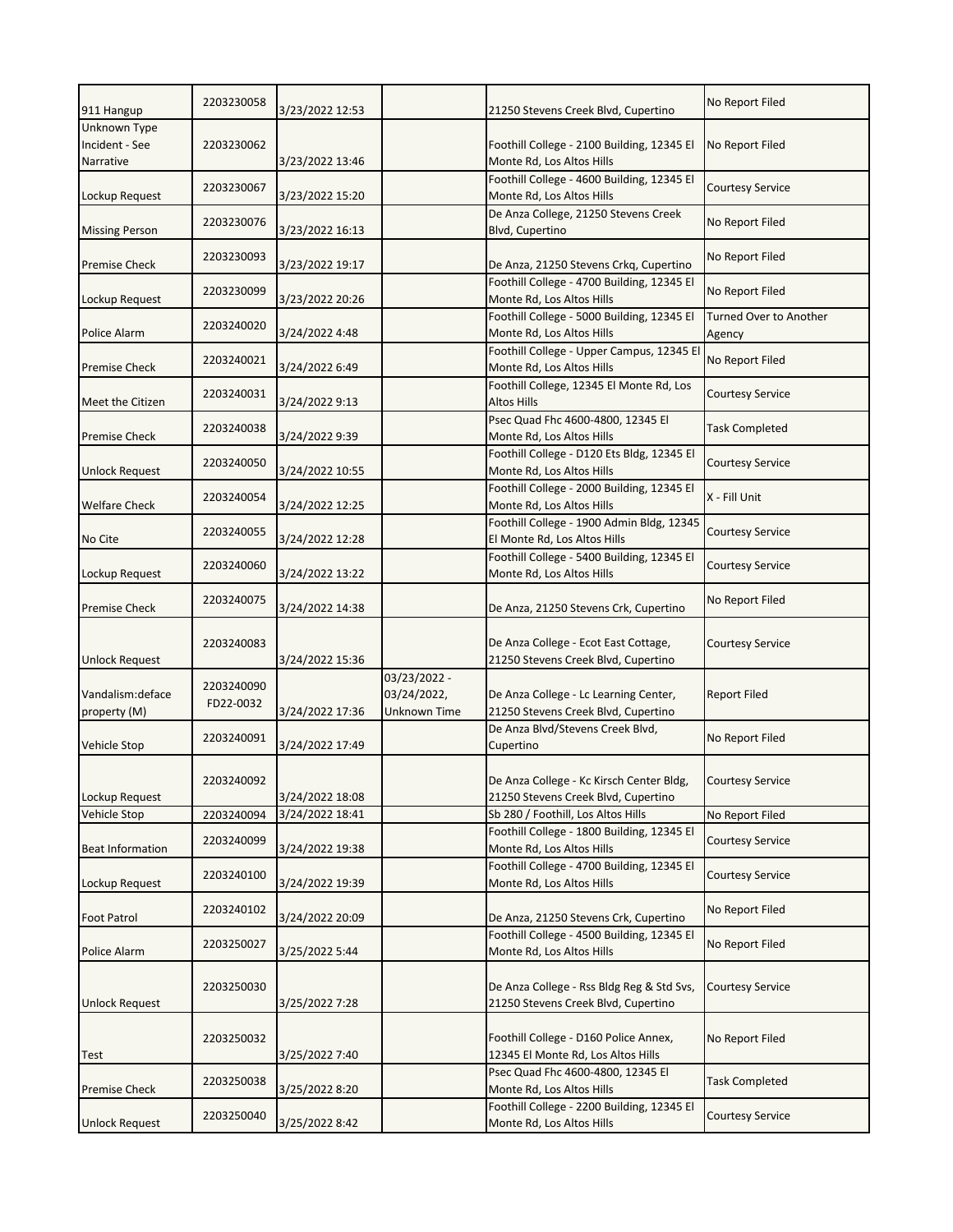| <b>Unlock Request</b>                       | 2203250042 | 3/25/2022 8:45  | De Anza College - Kc Kirsch Center Bldg,<br>21250 Stevens Creek Blvd, Cupertino     | Courtesy Service        |
|---------------------------------------------|------------|-----------------|-------------------------------------------------------------------------------------|-------------------------|
| <b>Unlock Request</b>                       | 2203250044 | 3/25/2022 9:13  | De Anza College - Mlc Media & Learn<br>Cntr, 21250 Stevens Creek Blvd, Cupertino    | Courtesy Service        |
| <b>Premise Check</b>                        | 2203250045 | 3/25/2022 9:43  | Lot E, 25800 Carlos Bee Bl, Hayward                                                 | <b>Task Completed</b>   |
| <b>Telephone Call</b>                       | 2203250046 | 3/25/2022 10:10 | Foothill College - D160 Police Annex,<br>12345 El Monte Rd, Los Altos Hills         | Other                   |
| Meet the Citizen                            | 2203250047 | 3/25/2022 10:27 | Foothill College - D160 Police Annex,<br>12345 El Monte Rd, Los Altos Hills         | Prior Case Follow-up    |
| Unknown Type<br>Incident - See<br>Narrative | 2203250052 | 3/25/2022 11:37 | De Anza College - L7 Bldg Data Center,<br>21250 Stevens Creek Blvd, Cupertino       | Courtesy Service        |
| <b>Unlock Request</b>                       | 2203250057 | 3/25/2022 12:24 | Foothill College - 8500 Building, 12345 El<br>Monte Rd, Los Altos Hills             | Courtesy Service        |
| <b>Unlock Request</b>                       | 2203250060 | 3/25/2022 12:49 | De Anza College - Mlc Media & Learn<br>Cntr, 21250 Stevens Creek Blvd, Cupertino    | <b>Courtesy Service</b> |
| <b>Unlock Request</b>                       | 2203250062 | 3/25/2022 12:58 | Foothill College - Plant Serv Access Rd,<br>12345 El Monte Rd, Los Altos Hills      | <b>Courtesy Service</b> |
| Unknown Type<br>Incident - See<br>Narrative | 2203250072 | 3/25/2022 14:21 | Foothill College - 6200 Building, 12345 El<br>Monte Rd, Los Altos Hills             | Courtesy Service        |
| Meet the Citizen                            | 2203250077 | 3/25/2022 14:50 | Foothill College - D160 Police Annex,<br>12345 El Monte Rd, Los Altos Hills         | No Report Filed         |
| <b>Unlock Request</b>                       | 2203250080 | 3/25/2022 15:24 | De Anza College - Atc Advance Tech<br>Centr, 21250 Stevens Creek Blvd,<br>Cupertino | Courtesy Service        |
| <b>Unlock Request</b>                       | 2203250089 | 3/25/2022 15:56 | De Anza College - Mlc Media & Learn<br>Cntr, 21250 Stevens Creek Blvd, Cupertino    | <b>Courtesy Service</b> |
| <b>Premise Check</b>                        | 2203250100 | 3/25/2022 17:38 | De Anza, 21250 Stevens Crk, Cupertino                                               | No Report Filed         |
| Lockup Request                              | 2203250101 | 3/25/2022 17:39 | Foothill College - 1000 Building, 12345 El<br>Monte Rd, Los Altos Hills             | Courtesy Service        |
| <b>Unlock Request</b>                       | 2203250104 | 3/25/2022 18:11 | Foothill College - 8700 Building, 12345 El<br>Monte Rd, Los Altos Hills             | <b>Task Completed</b>   |
| <b>Foot Patrol</b>                          | 2203250109 | 3/25/2022 20:26 | Foothill College - Upper Campus, 12345 El<br>Monte Rd, Los Altos Hills              | <b>Task Completed</b>   |
| <b>Foot Patrol</b>                          | 2203250114 | 3/25/2022 20:57 | De Anza, 21250 Stevens Crk, Cupertino                                               | No Report Filed         |
| Fire Watch                                  | 2203250122 | 3/25/2022 23:59 | De Anza College - Campus Center Bldg,<br>21250 Stevens Creek Blvd, Cupertino        | No Report Filed         |
| <b>Unlock Request</b>                       | 2203260026 | 3/26/2022 23:37 | De Anza College - Atc Advance Tech<br>Centr, 21250 Stevens Creek Blvd,<br>Cupertino | <b>Courtesy Service</b> |
| Service Request                             | 2203270002 | 3/27/2022 0:21  | De Anza College - Atc Advance Tech<br>Centr, 21250 Stevens Creek Blvd,<br>Cupertino | Courtesy Service        |
| <b>Beat Information</b>                     | 2203270044 | 3/27/2022 8:59  | De Anza College - Stelling Garage, 21250<br>Stevens Creek Blvd, Cupertino           | No Report Filed         |
| <b>Beat Information</b>                     | 2203270054 | 3/27/2022 14:56 | De Anza College - Stelling Garage, 21250<br>Stevens Creek Blvd, Cupertino           | No Report Filed         |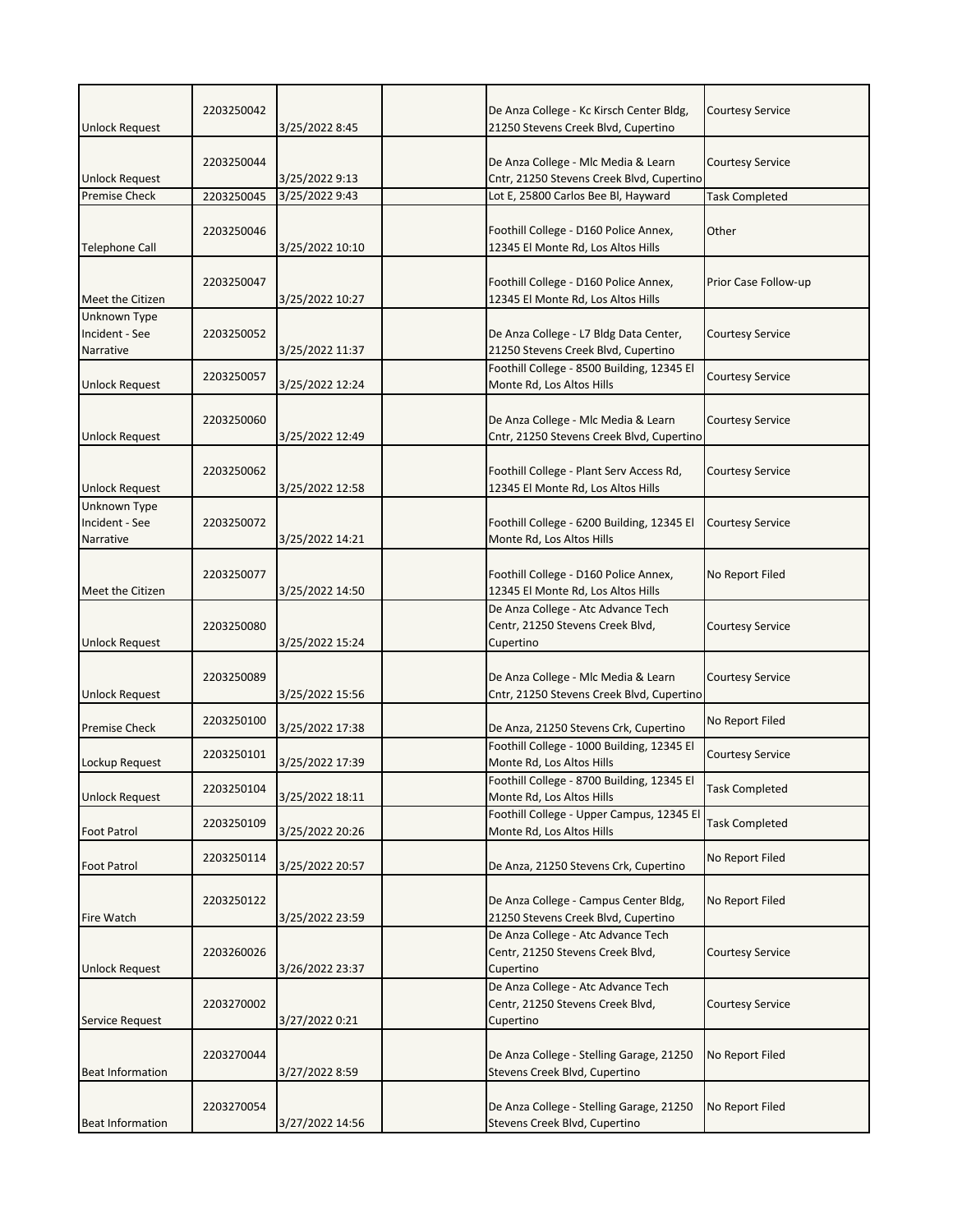|                                               | 2203270056 |                                  | De Anza College - L7 Bldg Data Center,                                                     | No Report Filed         |
|-----------------------------------------------|------------|----------------------------------|--------------------------------------------------------------------------------------------|-------------------------|
| Police Alarm                                  | 2203280007 | 3/27/2022 18:31                  | 21250 Stevens Creek Blvd, Cupertino<br>De Anza College, 21250 Stevens Creek                | No Report Filed         |
| <b>Premise Check</b><br><b>Unlock Request</b> | 2203280008 | 3/28/2022 6:51<br>3/28/2022 7:00 | Blvd, Cupertino<br>Foothill College - 8600 Building, 12345 El<br>Monte Rd, Los Altos Hills | Courtesy Service        |
| Police Alarm                                  | 2203280011 | 3/28/2022 8:19                   | De Anza College, 21250 Stevens Creek<br>Blvd, Cupertino                                    | No Report Filed         |
| Flag Down                                     | 2203280013 | 3/28/2022 8:34                   | De Anza College - Campus Center Bldg,<br>21250 Stevens Creek Blvd, Cupertino               | <b>Courtesy Service</b> |
| Unlock Request                                | 2203280017 | 3/28/2022 9:11                   | Foothill College - 3000 Building, 12345 El<br>Monte Rd, Los Altos Hills                    | <b>Courtesy Service</b> |
| <b>Unlock Request</b>                         | 2203280019 | 3/28/2022 9:12                   | De Anza College - Kc Kirsch Center Bldg,<br>21250 Stevens Creek Blvd, Cupertino            | <b>Courtesy Service</b> |
| Lockup Request                                | 2203280021 | 3/28/2022 9:43                   | De Anza College - Kc Kirsch Center Bldg,<br>21250 Stevens Creek Blvd, Cupertino            | Courtesy Service        |
| <b>Premise Check</b>                          | 2203280023 | 3/28/2022 10:59                  | De Anza College - Administraton Bldg,<br>21250 Stevens Creek Blvd, Cupertino               | No Report Filed         |
| Police Alarm                                  | 2203280025 | 3/28/2022 11:31                  | De Anza College - Mlc Media & Learn<br>Cntr, 21250 Stevens Creek Blvd, Cupertino           | No Report Filed         |
| Police Alarm                                  | 2203280026 | 3/28/2022 11:34                  | De Anza College - Mlc Media & Learn<br>Cntr, 21250 Stevens Creek Blvd, Cupertino           | No Report Filed         |
| Unlock Request                                | 2203280028 | 3/28/2022 11:44                  | Foothill College - 8300 Building, 12345 El<br>Monte Rd, Los Altos Hills                    | <b>Courtesy Service</b> |
| <b>Unlock Request</b>                         | 2203280029 | 3/28/2022 11:57                  | De Anza College - Vpac Visual & Perf Art,<br>21250 Stevens Creek Blvd, Cupertino           | <b>Courtesy Service</b> |
| <b>Beat Information</b>                       | 2203280031 | 3/28/2022 12:20                  | Foothill College - Lot 8, 12345 El Monte<br>Rd, Los Altos Hills                            | No Report Filed         |
| No Cite                                       | 2203280039 | 3/28/2022 14:10                  | Foothill College - 1900 Admin Bldg, 12345<br>El Monte Rd, Los Altos Hills                  | Courtesy Service        |
| <b>Beat Information</b>                       | 2203280040 | 3/28/2022 14:19                  | De Anza College, 21250 Stevens Creek<br>Blvd, Cupertino                                    | No Report Filed         |
| Lockup Request                                | 2203280043 | 3/28/2022 14:32                  | Foothill College - 8600 Building, 12345 El<br>Monte Rd, Los Altos Hills                    | <b>Courtesy Service</b> |
| <b>Unlock Request</b>                         | 2203280049 | 3/28/2022 15:34                  | De Anza College - Lc Learning Center,<br>21250 Stevens Creek Blvd, Cupertino               | No Report Filed         |
| <b>Premise Check</b>                          | 2203280062 | 3/28/2022 16:52                  | De Anza College, 21250 Stevens Crk,<br>Cupertino                                           | No Report Filed         |
| Police Alarm                                  | 2203290028 | 3/29/2022 6:11                   | Foothill College - 4500 Building, 12345 El<br>Monte Rd, Los Altos Hills                    | No Report Filed         |
| Police Alarm                                  | 2203290029 | 3/29/2022 6:21                   | Foothill College - 4500 Building, 12345 El<br>Monte Rd, Los Altos Hills                    | No Report Filed         |
| <b>Unlock Request</b>                         | 2203290030 | 3/29/2022 6:55                   | Foothill College - 8600 Building, 12345 El<br>Monte Rd, Los Altos Hills                    | <b>Courtesy Service</b> |
| Accident - Property<br>Damage Only            | 2203290031 | 3/29/2022 7:05                   | Foothill College - Lot 1 G Plant Service,<br>12345 El Monte Rd, Los Altos Hills            | <b>Report Filed</b>     |
| <b>Premise Check</b>                          | 2203290032 | 3/29/2022 7:07                   | De Anza College - Mlc Media & Learn<br>Cntr, 21250 Stevens Creek Blvd, Cupertino           | No Report Filed         |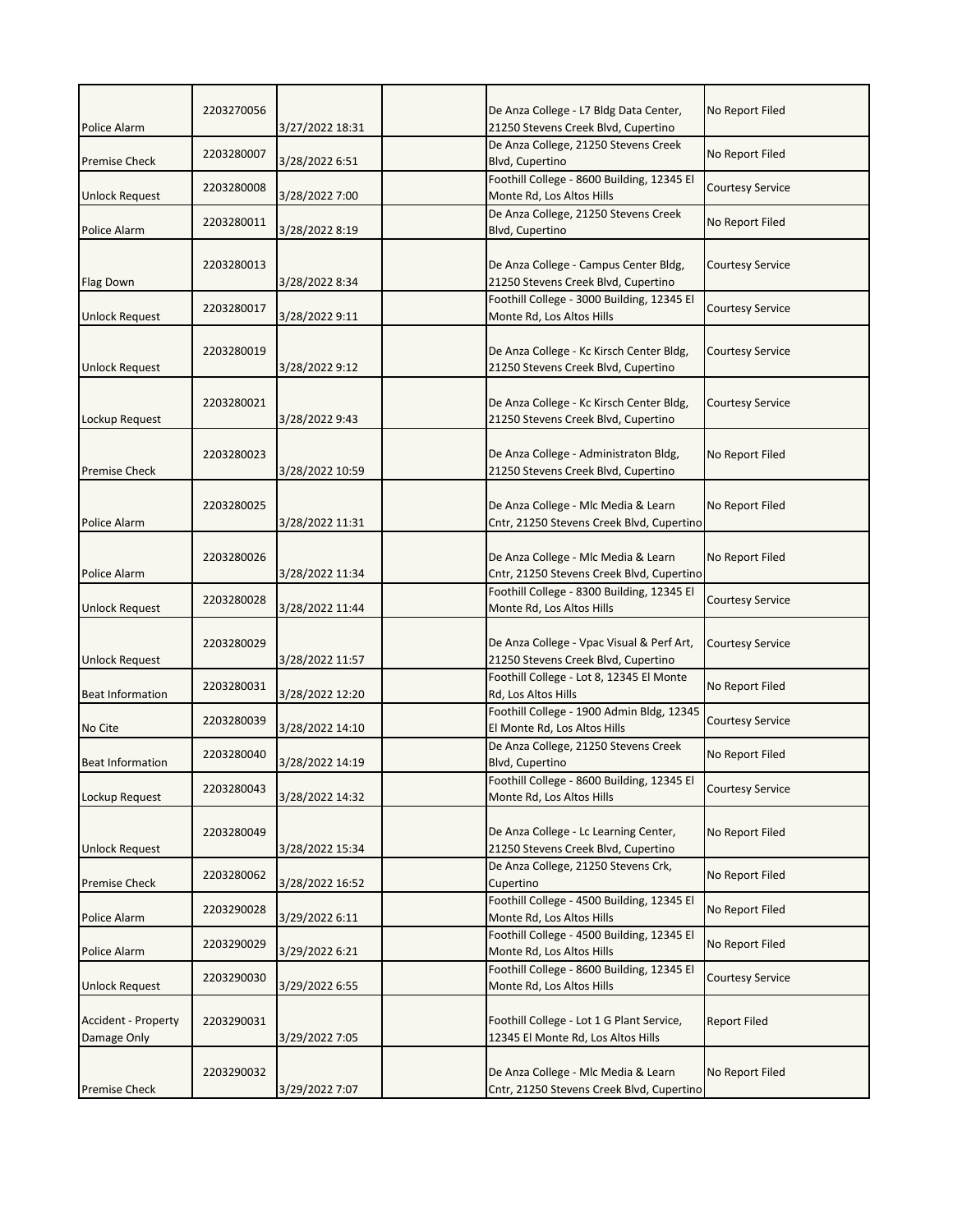| Police Alarm           | 2203290033 | 3/29/2022 7:10  | De Anza College - Lcw Learnng Centr<br>West, 21250 Stevens Creek Blvd,<br>Cupertino | No Report Filed                         |
|------------------------|------------|-----------------|-------------------------------------------------------------------------------------|-----------------------------------------|
| <b>Unlock Request</b>  | 2203290041 | 3/29/2022 8:55  | De Anza College - Kc Kirsch Center Bldg,<br>21250 Stevens Creek Blvd, Cupertino     | <b>Courtesy Service</b>                 |
| <b>Premise Check</b>   | 2203290043 | 3/29/2022 9:38  | Foothill College - Upper Campus, 12345 El<br>Monte Rd, Los Altos Hills              | No Report Filed                         |
| <b>Unlock Request</b>  | 2203290044 | 3/29/2022 9:53  | Foothill College - D120 Ets Bldg, 12345 El<br>Monte Rd, Los Altos Hills             | <b>Courtesy Service</b>                 |
| <b>Traffic Control</b> | 2203290045 | 3/29/2022 9:57  | Foothill College - Lot 1, 12345 El Monte<br>Rd, Los Altos Hills                     | <b>Courtesy Service</b>                 |
| Lockup Request         | 2203290046 | 3/29/2022 10:12 | De Anza College - Kc Kirsch Center Bldg,<br>21250 Stevens Creek Blvd, Cupertino     | Courtesy Service                        |
| Police Alarm           | 2203290048 | 3/29/2022 10:28 | Foothill College - D210 Ets Portable,<br>12345 El Monte Rd, Los Altos Hills         | X - Fill Unit                           |
| <b>Premise Check</b>   | 2203290050 | 3/29/2022 10:41 | De Anza College - Kc Kirsch Center Bldg,<br>21250 Stevens Creek Blvd, Cupertino     | No Report Filed                         |
| Fire Alarm             | 2203290051 | 3/29/2022 10:51 | Foothill College, 12345 El Monte Rd, Los<br><b>Altos Hills</b>                      | <b>Turned Over to Another</b><br>Agency |
| <b>Unlock Request</b>  | 2203290057 | 3/29/2022 11:49 | Foothill College, 12345 El Monte Rd, Los<br><b>Altos Hills</b>                      | <b>Courtesy Service</b>                 |
| Police Alarm           | 2203290058 | 3/29/2022 11:56 | De Anza College - Kc Kirsch Center Bldg,<br>21250 Stevens Creek Blvd, Cupertino     | No Report Filed                         |
| <b>Unlock Request</b>  | 2203290062 | 3/29/2022 12:18 | Foothill College - 1100 Building, 12345 El<br>Monte Rd, Los Altos Hills             | <b>Courtesy Service</b>                 |
| <b>Unlock Request</b>  | 2203290070 | 3/29/2022 12:44 | Foothill College - 1400 Building, 12345 El<br>Monte Rd, Los Altos Hills             | <b>Courtesy Service</b>                 |
| <b>Unlock Request</b>  | 2203290071 | 3/29/2022 12:44 | Foothill College - 8100 Building, 12345 El<br>Monte Rd, Los Altos Hills             | <b>Courtesy Service</b>                 |
| <b>Premise Check</b>   | 2203290073 | 3/29/2022 12:49 | De Anza College - Campus Center Bldg,<br>21250 Stevens Creek Blvd, Cupertino        | <b>Turned Over to Another</b><br>Agency |
| <b>Premise Check</b>   | 2203290074 | 3/29/2022 12:51 | De Anza College - Campus Center Bldg,<br>21250 Stevens Creek Blvd, Cupertino        | <b>Turned Over to Another</b><br>Agency |
| <b>Unlock Request</b>  | 2203290078 | 3/29/2022 13:09 | Foothill College - 3500 Semans Library,<br>12345 El Monte Rd, Los Altos Hills       | <b>Courtesy Service</b>                 |
| Meet the Citizen       | 2203290081 | 3/29/2022 13:23 | De Anza College, 21250 Stevens Creek<br>Blvd, Cupertino                             | No Report Filed                         |
| <b>Unlock Request</b>  | 2203290082 | 3/29/2022 13:40 | Foothill College - 1100 Building, 12345 El<br>Monte Rd, Los Altos Hills             | <b>Courtesy Service</b>                 |
| <b>Unlock Request</b>  | 2203290083 | 3/29/2022 13:55 | Foothill College - 5000 Building, 12345 El<br>Monte Rd, Los Altos Hills             | <b>Courtesy Service</b>                 |
| Police Alarm           | 2203290084 | 3/29/2022 13:59 | De Anza College - Kc Kirsch Center Bldg,<br>21250 Stevens Creek Blvd, Cupertino     | No Report Filed                         |
| Unlock Request         | 2203290087 | 3/29/2022 14:15 | D700 District Offices Fhda, Los Altos Hills                                         | Cancel                                  |
| <b>Unlock Request</b>  | 2203290088 | 3/29/2022 14:20 | De Anza College - Kc Kirsch Center Bldg,<br>21250 Stevens Creek Blvd, Cupertino     | Courtesy Service                        |
| <b>Unlock Request</b>  | 2203290089 | 3/29/2022 14:35 | De Anza College - Atc Advance Tech<br>Centr, 21250 Stevens Creek Blvd,<br>Cupertino | Courtesy Service                        |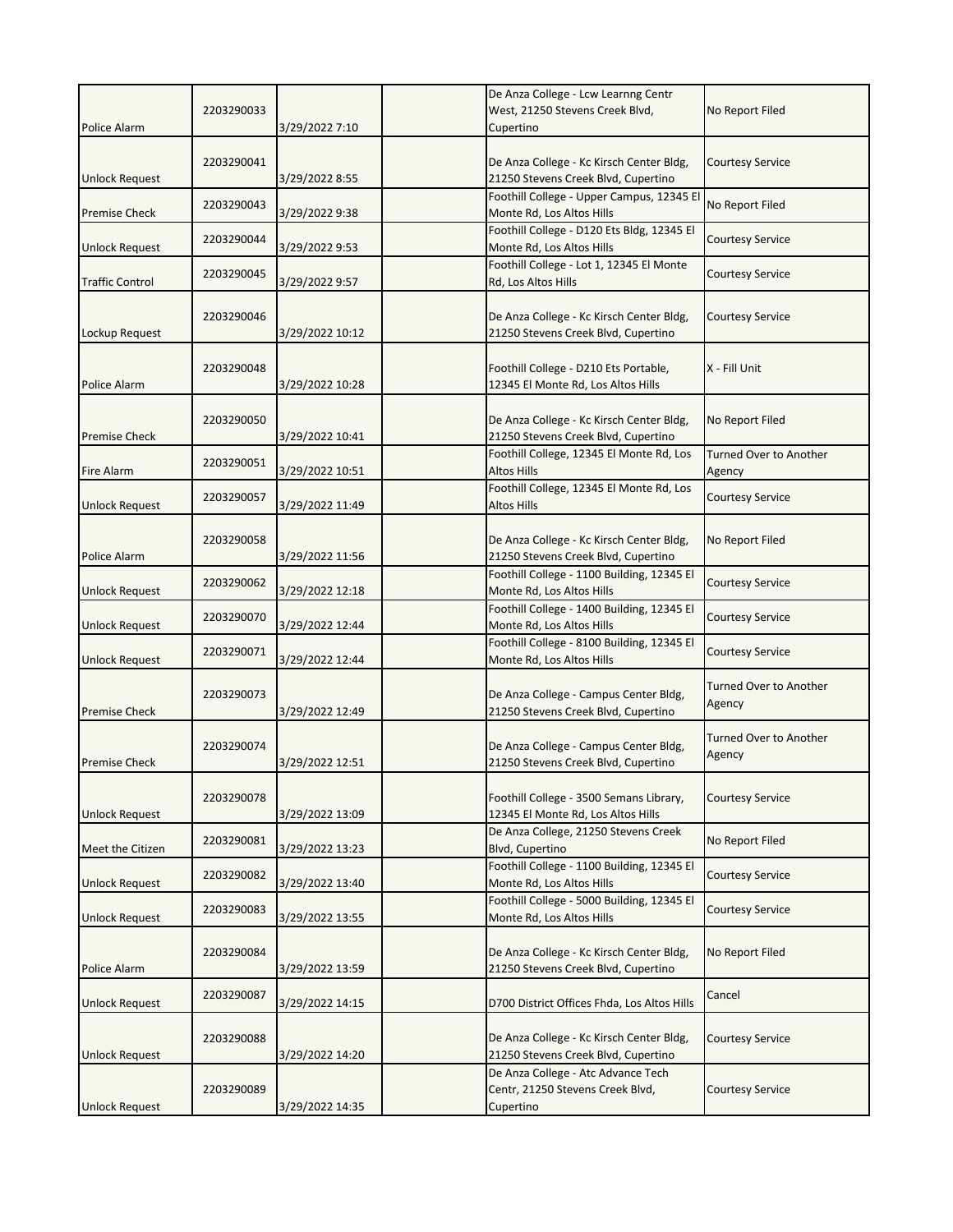|                                             |            |                 | Foothill College - 8600 Building, 12345 El                                       |                         |
|---------------------------------------------|------------|-----------------|----------------------------------------------------------------------------------|-------------------------|
| Lockup Request                              | 2203290090 | 3/29/2022 14:46 | Monte Rd, Los Altos Hills                                                        | Courtesy Service        |
| Police Alarm                                | 2203290092 | 3/29/2022 15:18 | De Anza College - Kc Kirsch Center Bldg,<br>21250 Stevens Creek Blvd, Cupertino  | No Report Filed         |
| <b>Beat Information</b>                     | 2203290095 | 3/29/2022 16:13 | Foothill College, 12345 El Monte Rd, Los<br>Altos Hills                          | No Report Filed         |
| Unknown Type<br>Incident - See<br>Narrative | 2203290096 | 3/29/2022 16:29 | Foothill College, 12345 El Monte Rd, Los<br>Altos Hills                          | No Report Filed         |
| <b>Foot Patrol</b>                          | 2203290099 | 3/29/2022 18:21 | De Anza College, 21250 Stevens Creek<br>Blvd, Cupertino                          | No Report Filed         |
| <b>Unlock Request</b>                       | 2203290106 | 3/29/2022 18:53 | Foothill College - 2600 Building, 12345 El<br>Monte Rd, Los Altos Hills          | <b>Courtesy Service</b> |
| <b>Vehicle Stop</b>                         | 2203290117 | 3/29/2022 20:28 | Sb 280 Foothill, (Unknown Address), Los<br><b>Altos Hills</b>                    | Citation                |
| <b>Unlock Request</b>                       | 2203300035 | 3/30/2022 6:17  | Foothill College - 8600 Building, 12345 El<br>Monte Rd, Los Altos Hills          | <b>Courtesy Service</b> |
| Meet the Citizen                            | 2203300036 | 3/30/2022 6:59  | Foothill College Police Dept-2103, 12345<br>El Monte Rd, Los Altos Hills         | No Report Filed         |
| <b>Unlock Request</b>                       | 2203300037 | 3/30/2022 7:23  | De Anza College - Rss Bldg Reg & Std Svs,<br>21250 Stevens Creek Blvd, Cupertino | <b>Courtesy Service</b> |
| <b>Premise Check</b>                        | 2203300039 | 3/30/2022 7:40  | De Anza College - Administraton Bldg,<br>21250 Stevens Creek Blvd, Cupertino     | No Report Filed         |
| <b>Unlock Request</b>                       | 2203300041 | 3/30/2022 8:28  | Foothill College - 6500 Building, 12345 El<br>Monte Rd, Los Altos Hills          | Courtesy Service        |
| <b>Unlock Request</b>                       | 2203300045 | 3/30/2022 10:27 | De Anza College - Kc Kirsch Center Bldg,<br>21250 Stevens Creek Blvd, Cupertino  | Courtesy Service        |
| Unknown Type<br>Incident - See<br>Narrative | 2203300046 | 3/30/2022 10:30 | Foothill College, 12345 El Monte Rd, Los<br>Altos Hills                          | No Report Filed         |
| <b>Unlock Request</b>                       | 2203300053 | 3/30/2022 10:58 | Foothill College - 8000 Building, 12345 El<br>Monte Rd, Los Altos Hills          | No Report Filed         |
| Unknown Type<br>Incident - See<br>Narrative | 2203300059 | 3/30/2022 11:21 | 2650 California St, Mountain View                                                | No Report Filed         |
| Police Alarm                                | 2203300066 | 3/30/2022 11:53 | Foothill College - 4700 Building, 12345 El<br>Monte Rd, Los Altos Hills          | No Report Filed         |
| <b>Premise Check</b>                        | 2203300073 | 3/30/2022 13:00 | Foothill College - 4700 Building, 12345 El<br>Monte Rd, Los Altos Hills          | No Report Filed         |
| Meet the Citizen                            | 2203300075 | 3/30/2022 13:07 | Foothill College - 4400 Building, 12345 El<br>Monte Rd, Los Altos Hills          | <b>Report Filed</b>     |
| Unknown Type<br>Incident - See<br>Narrative | 2203300078 | 3/30/2022 13:32 | De Anza College, 21250 Stevens Creek<br>Blvd, Cupertino                          | No Report Filed         |
| Lost Property                               | 2203300081 | 3/30/2022 13:57 | Foothill College Police Dept- 2103, 12345<br>El Monte Rd, Los Altos Hills        | No Report Filed         |
| <b>Premise Check</b>                        | 2203300083 | 3/30/2022 14:00 | Foothill College - 4700 Building, 12345 El<br>Monte Rd, Los Altos Hills          | No Report Filed         |
| <b>Premise Check</b>                        | 2203300089 | 3/30/2022 14:37 | Foothill College, 12345 El Monte Rd, Los<br>Altos Hills                          | No Report Filed         |
| <b>Premise Check</b>                        | 2203300090 | 3/30/2022 14:49 | De Anza College, 21250 Stevens Creek<br>Blvd, Cupertino                          | No Report Filed         |
| Police Alarm                                | 2203300091 | 3/30/2022 14:53 | De Anza College - L7 Bldg Data Center,<br>21250 Stevens Creek Blvd, Cupertino    | No Report Filed         |
| <b>Premise Check</b>                        | 2203300093 | 3/30/2022 15:05 | Foothill College - 4700 Building, 12345 El<br>Monte Rd, Los Altos Hills          | No Report Filed         |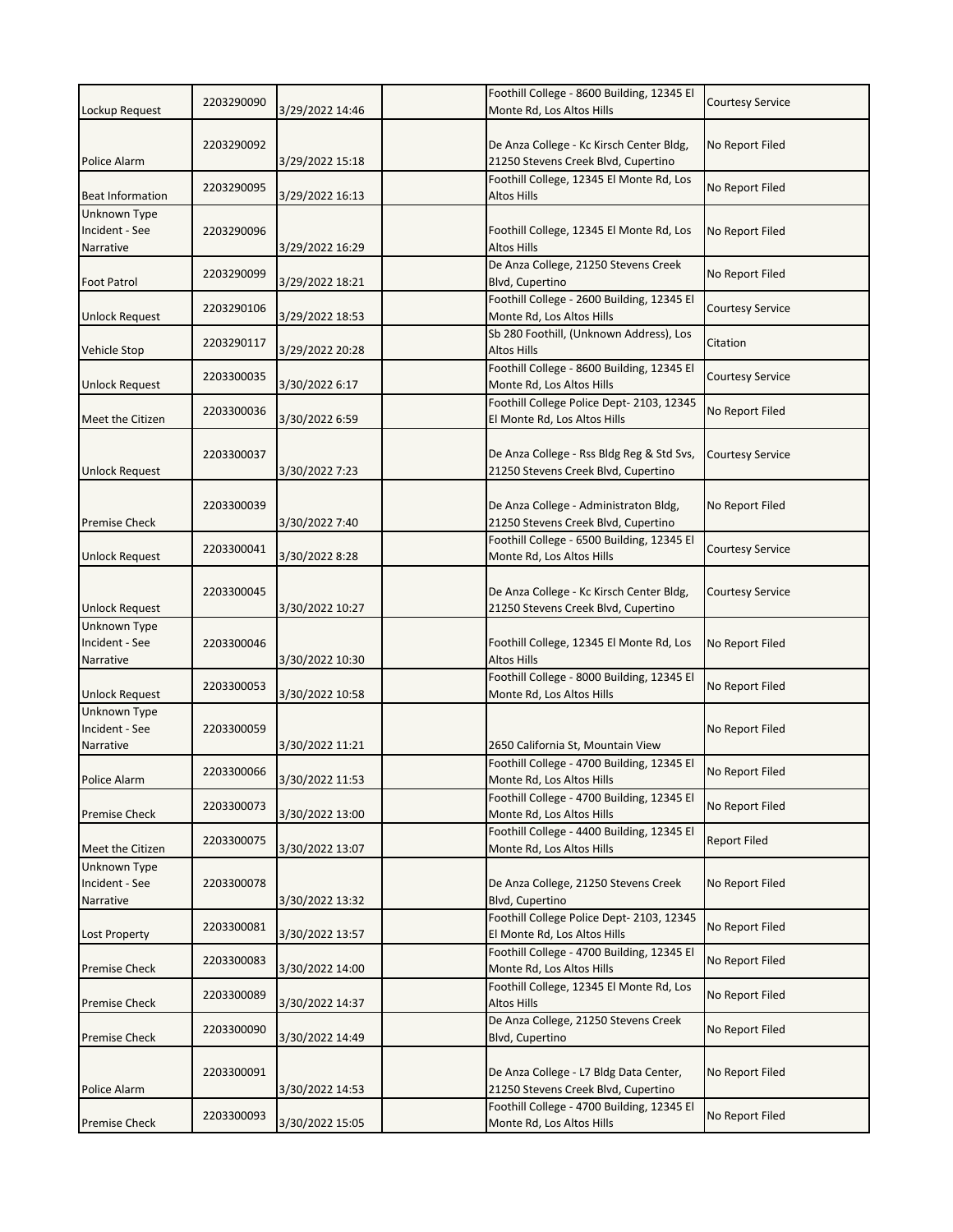| <b>Foot Patrol</b>                          | 2203300095              | 3/30/2022 15:17 |                           | De Anza College - Administraton Bldg,<br>21250 Stevens Creek Blvd, Cupertino  | No Report Filed         |
|---------------------------------------------|-------------------------|-----------------|---------------------------|-------------------------------------------------------------------------------|-------------------------|
| <b>Premise Check</b>                        | 2203300104              | 3/30/2022 16:00 |                           | Foothill College - 4700 Building, 12345 El<br>Monte Rd, Los Altos Hills       | No Report Filed         |
| <b>Vehicle Stop</b>                         | 2203300108              | 3/30/2022 16:43 |                           | Sb 85 / Fh, Cupertino                                                         | Citation                |
| <b>Premise Check</b>                        | 2203300109              | 3/30/2022 17:00 |                           | Foothill College - 4700 Building, 12345 El<br>Monte Rd, Los Altos Hills       | No Report Filed         |
| <b>Premise Check</b>                        | 2203300117              | 3/30/2022 18:00 |                           | Foothill College - 4700 Building, 12345 El<br>Monte Rd, Los Altos Hills       | No Report Filed         |
| <b>Blue Light Hangup</b>                    | 2203300121              | 3/30/2022 18:18 |                           | 12345 El Monte Rd, Los Altos Hills                                            | Gone On Arrival         |
| <b>Premise Check</b>                        | 2203300124              | 3/30/2022 19:00 |                           | Foothill College - 4700 Building, 12345 El<br>Monte Rd, Los Altos Hills       | No Report Filed         |
| <b>Unlock Request</b>                       | 2203300125              | 3/30/2022 19:02 |                           | Foothill College - 2500 Building, 12345 El<br>Monte Rd, Los Altos Hills       | <b>Courtesy Service</b> |
| <b>Traffic Hazard</b>                       | 2203300126              | 3/30/2022 19:14 |                           | Foothill College - Lot 6, 12345 El Monte<br>Rd, Los Altos Hills               | No Report Filed         |
| <b>Premise Check</b>                        | 2203300130              | 3/30/2022 20:00 |                           | Foothill College - 4700 Building, 12345 El<br>Monte Rd, Los Altos Hills       | No Report Filed         |
| <b>Beat Information</b>                     | 2203300131              | 3/30/2022 20:12 |                           | Foothill College, 12345 El Monte Rd, Los<br><b>Altos Hills</b>                | No Report Filed         |
| Vandalism: deface<br>property (M)           | 2203300137<br>FD22-0034 | 3/30/2022 20:44 | 03/30/2022 20:00<br>20:30 | Foothill College - 1500 Building, 12345 El<br>Monte Rd, Los Altos Hills       | <b>Report Filed</b>     |
| <b>Premise Check</b>                        | 2203300140              | 3/30/2022 21:00 |                           | Foothill College - 4700 Building, 12345 El<br>Monte Rd, Los Altos Hills       | No Report Filed         |
| <b>Premise Check</b>                        | 2203300149              | 3/30/2022 22:00 |                           | Foothill College - 4700 Building, 12345 El<br>Monte Rd, Los Altos Hills       | No Report Filed         |
| <b>Premise Check</b>                        | 2203300154              | 3/30/2022 23:00 |                           | Foothill College - 4700 Building, 12345 El<br>Monte Rd, Los Altos Hills       | No Report Filed         |
| <b>Foot Patrol</b>                          | 2203300157              | 3/30/2022 23:22 |                           | 4700-4800 Footill College, 12345 El<br>Monte Rd, Los Altos Hills              | No Report Filed         |
| Unlock Request                              | 2203310025              | 3/31/2022 6:11  |                           | Foothill College - 8600 Building, 12345 El<br>Monte Rd, Los Altos Hills       | X - Fill Unit           |
| Unknown Type<br>Incident - See<br>Narrative | 2203310027              | 3/31/2022 6:42  |                           | Foothill College Police Dept-2103, 12345<br>El Monte Rd, Los Altos Hills      | No Report Filed         |
| <b>Premise Check</b>                        | 2203310028              | 3/31/2022 7:09  |                           | Foothill College - 4700 Building, 12345 El<br>Monte Rd, Los Altos Hills       | No Report Filed         |
| <b>Unlock Request</b>                       | 2203310031              | 3/31/2022 7:59  |                           | De Anza College - E3 Building, 21250<br>Stevens Creek Blvd, Cupertino         | <b>Courtesy Service</b> |
| <b>Unlock Request</b>                       | 2203310033              | 3/31/2022 8:30  |                           | De Anza College - E3 Building, 21250<br>Stevens Creek Blvd, Cupertino         | <b>Courtesy Service</b> |
| <b>Premise Check</b>                        | 2203310034              | 3/31/2022 9:20  |                           | Foothill College - 4700 Building, 12345 El<br>Monte Rd, Los Altos Hills       | No Report Filed         |
| <b>Premise Check</b>                        | 2203310036              | 3/31/2022 10:32 |                           | Foothill College - 4700 Building, 12345 El<br>Monte Rd, Los Altos Hills       | No Report Filed         |
| <b>Unlock Request</b>                       | 2203310037              | 3/31/2022 10:38 |                           | De Anza College - E3 Building, 21250<br>Stevens Creek Blvd, Cupertino         | <b>Courtesy Service</b> |
| Unknown Type<br>Incident - See<br>Narrative | 2203310038              | 3/31/2022 10:44 |                           | De Anza College - SC2 Science Center,<br>21250 Stevens Creek Blvd, Cupertino  | Courtesy Service        |
| <b>Telephone Call</b>                       | 2203310044              | 3/31/2022 11:45 |                           | Foothill College Police Dept- 2103, 12345<br>El Monte Rd, Los Altos Hills     | No Report Filed         |
| <b>Traffic Control</b>                      | 2203310045              | 3/31/2022 13:26 |                           | Foothill College - Fountain Turn-About,<br>12345 El Monte Rd, Los Altos Hills | <b>Courtesy Service</b> |
|                                             |                         |                 |                           |                                                                               |                         |